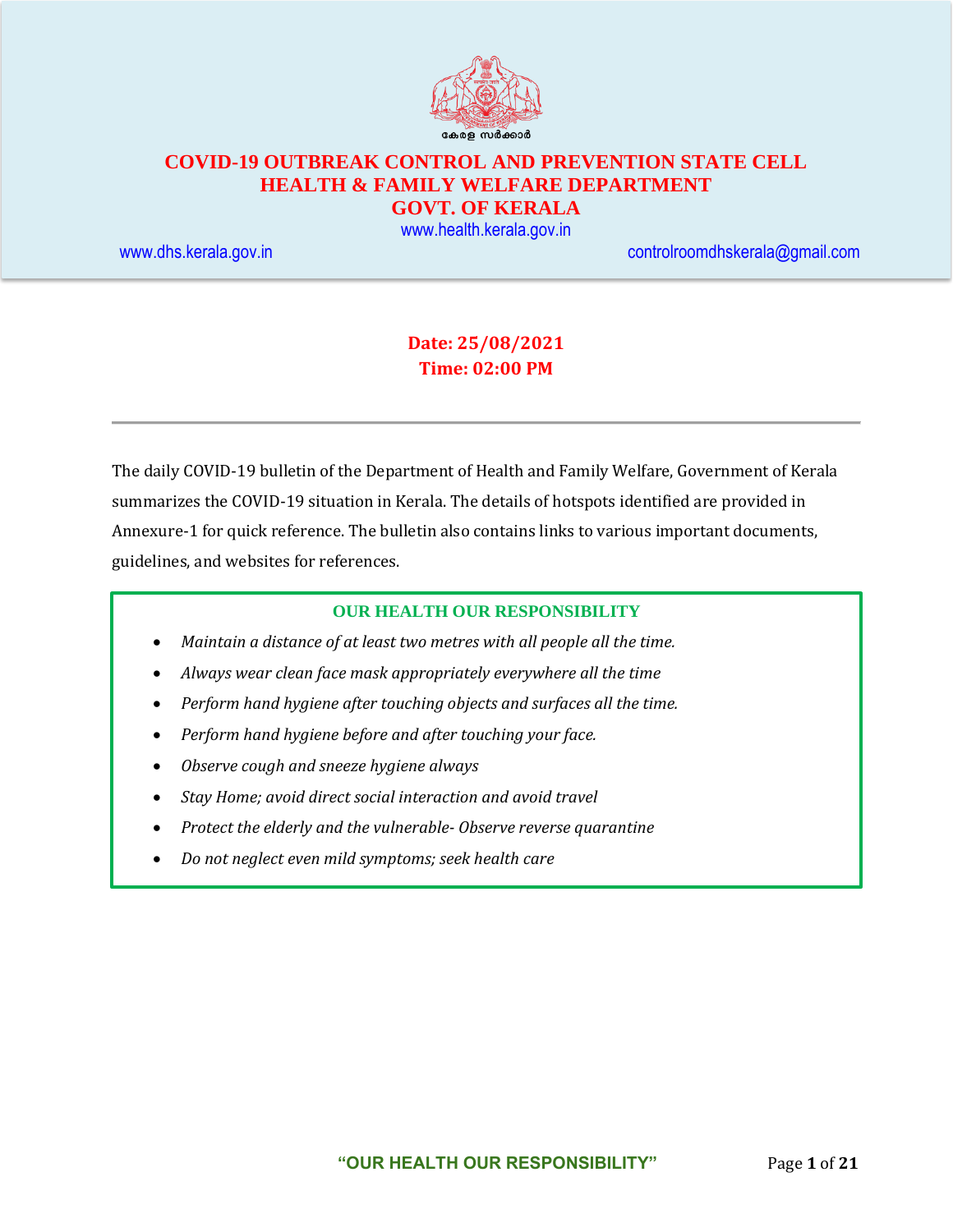#### **PART- 1 SUMMARY OF COVID CASES AND DEATH**

| <b>Positive</b><br>cases | <b>Recovered</b><br>patients | <b>New persons</b><br>added to<br>Quarantine/<br><b>Isolation</b> | <b>New Persons</b><br>added to Home,<br><b>Institution</b><br>quarantine | <b>New persons</b><br>in Hospital<br><b>Isolation</b> | <b>Deaths</b> |
|--------------------------|------------------------------|-------------------------------------------------------------------|--------------------------------------------------------------------------|-------------------------------------------------------|---------------|
| 3851984                  | 3672357                      | 30522                                                             | 28444                                                                    | 2078                                                  | 19757         |

#### **Table 2. Summary of new COVID-19 cases (last 24 hours)**

| <b>Positive</b><br>cases | <b>Recovered</b><br>patients | <b>New persons</b><br>added to<br>Quarantine/<br><b>Isolation</b> | <b>New Persons</b><br>added to<br>Home,<br><b>Institution</b><br>quarantine | <b>New persons</b><br>in Hospital<br><b>Isolation</b> | <b>Deaths</b> |
|--------------------------|------------------------------|-------------------------------------------------------------------|-----------------------------------------------------------------------------|-------------------------------------------------------|---------------|
| 31445                    | 20271                        | 38891                                                             | 36452                                                                       | 2439                                                  | 215           |

## **Table 3. Cumulative summary as on 25/08/2021**

| <b>Cumulative</b><br><b>Positive</b><br>cases | <b>Active</b><br>cases | <b>Cumulativ</b><br>e cases<br><b>Recovered</b> | <b>Total</b><br>persons in<br>Quarantine/<br><b>Isolation</b> | Persons in<br>Home/Institu<br>tion<br>quarantine | <b>Persons</b><br><i>in</i><br>Hospital<br><b>Isolation</b> | <b>Cumulativ</b><br>e deaths |
|-----------------------------------------------|------------------------|-------------------------------------------------|---------------------------------------------------------------|--------------------------------------------------|-------------------------------------------------------------|------------------------------|
| 3883429                                       | 170292                 | 3692628                                         | 470860                                                        | 444278                                           | 26582                                                       | 19972                        |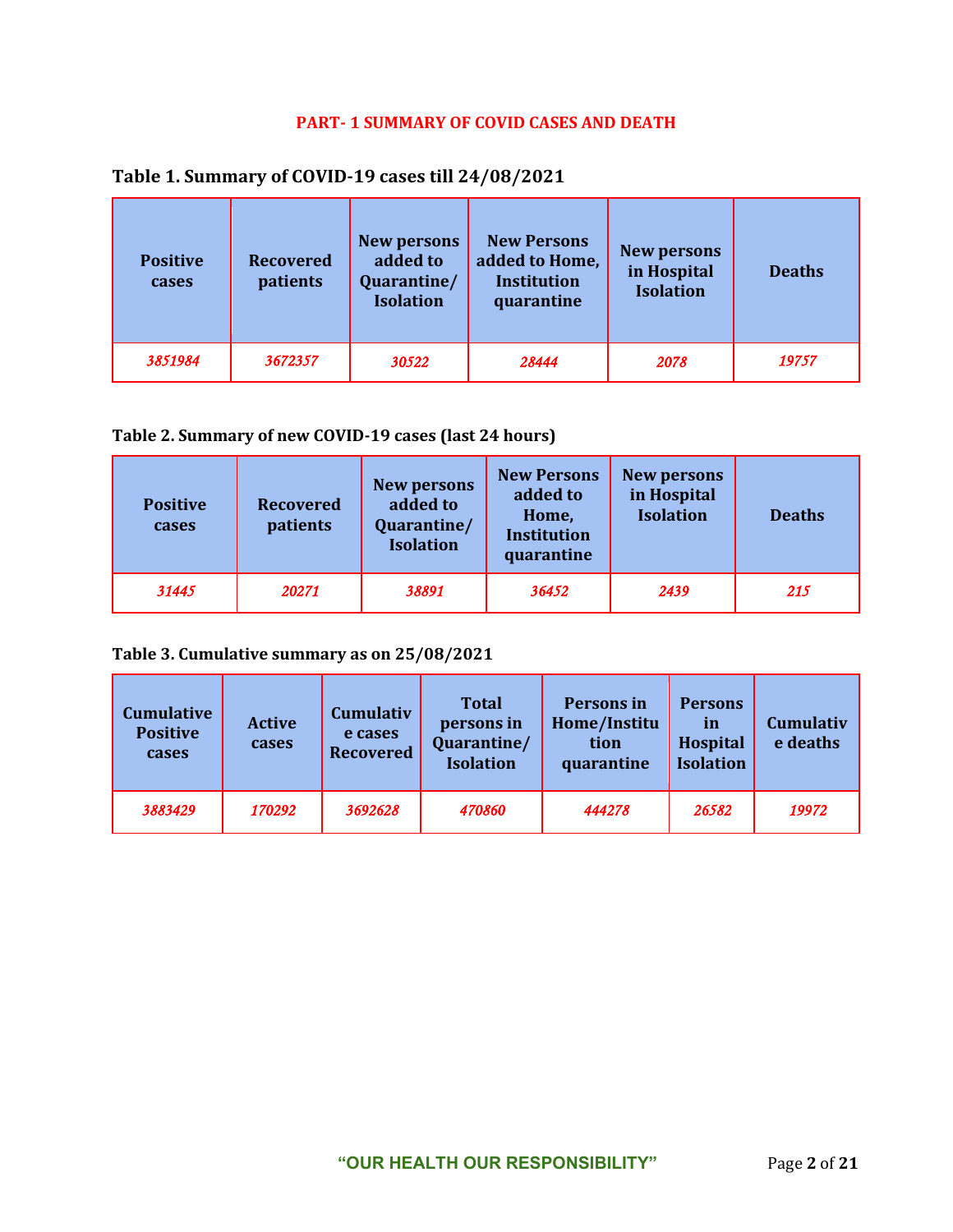# **Table 4. District wise summary of Cumulative cases, Active cases, and New positive cases**

| <b>District</b>    | <b>Positive</b><br><b>Cases</b><br>declared<br>today | <b>Declared</b><br><b>Negative</b><br>today | <b>Positive</b><br>cases<br>admitted in<br>the district | <b>Other Districts</b>                                                                                                                                                                                                 |
|--------------------|------------------------------------------------------|---------------------------------------------|---------------------------------------------------------|------------------------------------------------------------------------------------------------------------------------------------------------------------------------------------------------------------------------|
| Thiruvananthapuram | 1700                                                 | 1272                                        | 10101                                                   | Kollam - 37, Pathanamthitta - 15, Alappuzha - 8,<br>Kottayam - 14, Idukki - 4, Ernakulam - 5, Thrissur - 2,<br>Palakkad - 4, Malappuram - 4, Kannur - 3, Others - 60                                                   |
| Kollam             | 2479                                                 | 2582                                        | 7479                                                    | Pathanamthitta - 6, Alappuzha - 1, Kottayam - 2, Idukki<br>- 3, Thrissur - 1, Palakkad - 2                                                                                                                             |
| Pathanamthitta     | 1008                                                 | 258                                         | 8578                                                    | Thiruvananthapuram - 3, Kollam - 2, Alappuzha - 2,<br>Kottayam - 34, Idukki - 6, Ernakulam - 10, Kasaragod -<br>$\mathbf{1}$                                                                                           |
| Alappuzha          | 1874                                                 | 1094                                        | 8669                                                    | Kollam - 1, Pathanamthitta - 40, Kottayam - 25, Idukki -<br>5, Ernakulam - 43, Palakkad - 3, Malappuram - 1,<br>Kozhikode - 9, Kannur - 3, Kasaragod - 1                                                               |
| Kottayam           | 2050                                                 | 850                                         | 9189                                                    | Thiruvananthapuram - 2, Pathanamthitta - 28,<br>Alappuzha - 7, Idukki - 44, Ernakulam - 13, Thrissur - 1,<br>Palakkad - 1, Wayanad - 1, Kannur - 2                                                                     |
| Idukki             | 1166                                                 | 492                                         | 6508                                                    | Kollam - 1, Pathanamthitta - 5, Kottayam - 23,<br>Ernakulam - 24, Kannur - 2                                                                                                                                           |
| Ernakulam          | 4048                                                 | 1872                                        | 20587                                                   | Thiruvananthapuram - 3, Pathanamthitta - 18,<br>Alappuzha - 2, Kottayam - 25, Idukki - 48, Thrissur - 9,<br>Palakkad - 33, Malappuram - 2, Wayanad - 4, Kannur -<br>5, Kasaragod - 1, Others - 532                     |
| Thrissur           | 3865                                                 | 2517                                        | 10910                                                   | Kollam - 1, Kottayam - 2, Idukki - 3, Ernakulam - 26,<br>Palakkad - 81, Malappuram - 8, Kozhikode - 1, Wayanad<br>- 2, Kasaragod - 2                                                                                   |
| Palakkad           | 2562                                                 | 1881                                        | 11717                                                   | Kollam - 1, Pathanamthitta - 1, Alappuzha - 2, Kottayam<br>- 8, Idukki - 1, Ernakulam - 30, Thrissur - 28,<br>Malappuram - 14, Kozhikode - 1, Kannur - 1                                                               |
| Malappuram         | 3502                                                 | 2929                                        | 28103                                                   | Thiruvananthapuram - 2, Kollam - 1, Pathanamthitta -<br>5, Kottayam - 12, Idukki - 7, Ernakulam - 20, Thrissur -<br>9, Palakkad - 168, Kozhikode - 5, Wayanad - 1, Kannur -<br>18                                      |
| Kozhikode          | 3680                                                 | 2426                                        | 26965                                                   | Pathanamthitta - 4, Kottayam - 3, Ernakulam - 9,<br>Thrissur - 5, Palakkad - 35, Malappuram - 10, Wayanad<br>- 34, Kannur - 56, Kasaragod - 24                                                                         |
| Wayanad            | 962                                                  | 647                                         | 6788                                                    | Idukki - 2, Ernakulam - 6, Kannur - 5, Kasaragod - 3,<br>Others - 29                                                                                                                                                   |
| Kannur             | 1930                                                 | 1032                                        | 9864                                                    | Thiruvananthapuram - 12, Kollam - 6, Pathanamthitta -<br>3, Alappuzha - 5, Kottayam - 8, Idukki - 4, Ernakulam -<br>10, Thrissur - 12, Palakkad - 13, Malappuram - 8,<br>Kozhikode - 15, Wayanad - 11, Kasaragod - 229 |
| Kasaragod          | 619                                                  | 419                                         | 4834                                                    | Ernakulam - 1, Thrissur - 1, Wayanad - 1, Kannur - 4                                                                                                                                                                   |
| <b>Total</b>       | 31445                                                | 20271                                       | 170292                                                  |                                                                                                                                                                                                                        |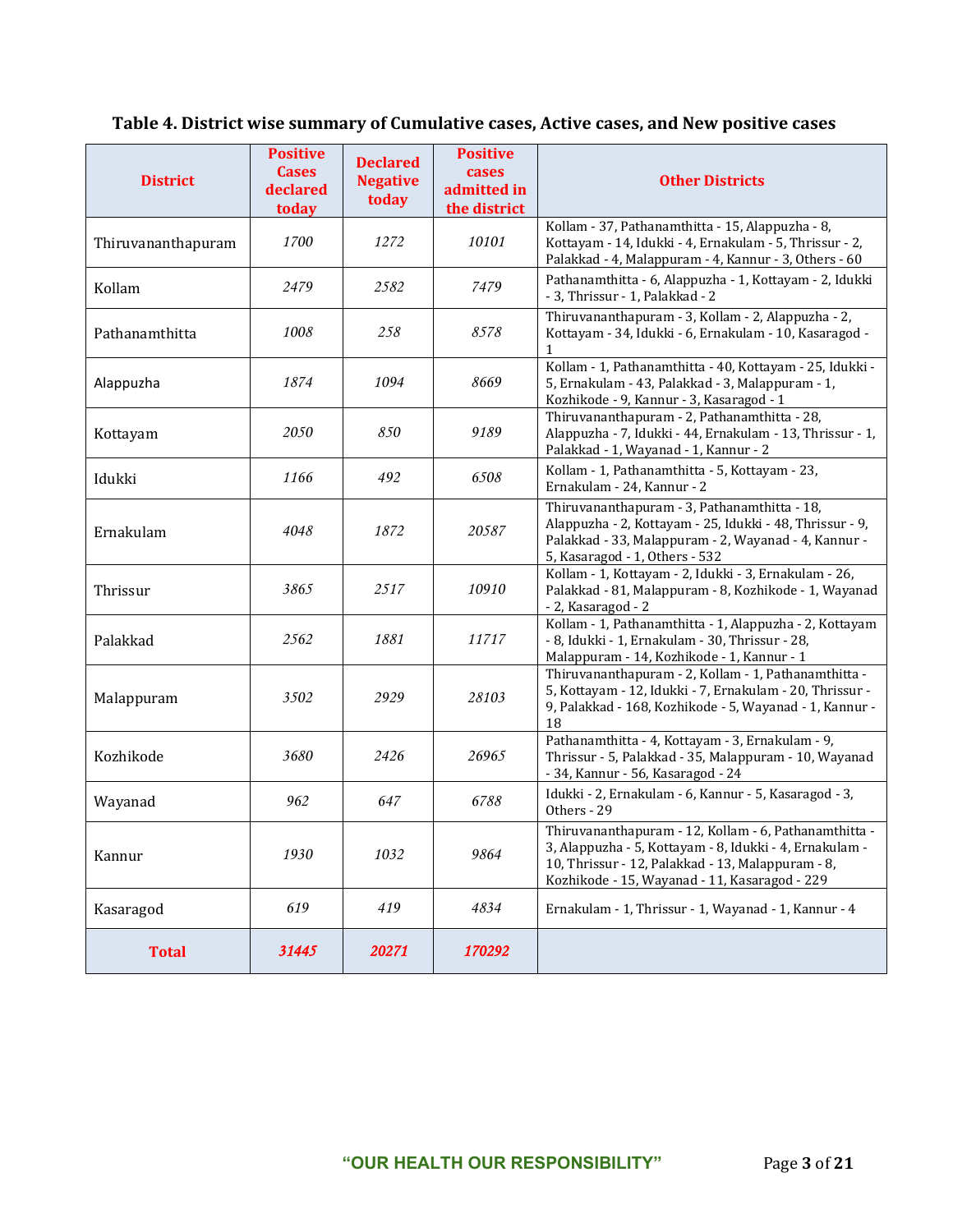# **Table 5. Summary of contact or travel history of COVID-19 cases since 4th May 2020**

| Total cases                                           | 3882930 |
|-------------------------------------------------------|---------|
| Cases with history of International/Interstate travel | 57456   |
| Cases with history of contact                         | 3825474 |

# **Table 6. Summary of contact/travel history of new COVID-19 cases reported in last 24 hours**

| Total cases                                           | 31445 |
|-------------------------------------------------------|-------|
| Cases with history of International/Interstate travel | 138   |
| Cases with history of contact                         | 29731 |
| Cases with no history of travel or contact            | 1576  |

### **Table 7. Details of COVID-19 positive deaths in the last 24 hours**

| SI.<br><b>No</b> | <b>District</b>    | <b>Name</b>               | <b>Place</b>      | Age | <b>Gender</b> | <b>Date of Death</b> |
|------------------|--------------------|---------------------------|-------------------|-----|---------------|----------------------|
| 1                | Thiruvananthapuram | Abdul Jabbar              | Kizhuvilam        | 62  | Male          | 21-08-2021           |
| $\overline{2}$   | Thiruvananthapuram | Asuma Beevi               | Kallara           | 80  | Female        | 21-08-2021           |
| 3                | Thiruvananthapuram | Bhavani                   | Mudakkal          | 80  | Female        | 22-08-2021           |
| 4                | Thiruvananthapuram | Kamalakshi Amma           | Vithura           | 90  | Female        | 21-08-2021           |
| 5                | Thiruvananthapuram | Omana                     | Navayikulam       | 70  | Female        | 18-08-2021           |
| 6                | Thiruvananthapuram | Padmakshi                 | Kallara           | 63  | Female        | 20-08-2021           |
| 7                | Kollam             | Asharani                  | Mayyanad          | 43  | Female        | 23-08-2021           |
| 8                | Kollam             | <b>Edbert P Fernandes</b> | Kollam            | 66  | Male          | 23-08-2021           |
| 9                | Kollam             | Pappan L                  | Piravanthur       | 81  | Male          | 21-08-2021           |
| 10               | Kollam             | Radhamani                 | Piravanthur       | 61  | Female        | 24-08-2021           |
| 11               | Kollam             | Ramadevi B                | Chavara           | 66  | Female        | 23-08-2021           |
| 12               | Kollam             | Renuka Devi               | Kollam            | 59  | Female        | 24-08-2021           |
| 13               | Kollam             | Sagar                     | Kalluvathukkal    | 13  | Female        | 21-08-2021           |
| 14               | Kollam             | Shajimon                  | Pathanapuram      | 42  | Male          | 24-08-2021           |
| 15               | Kollam             | Sreedharan                | Kottarakkara      | 78  | Male          | 22-08-2021           |
| 16               | Kollam             | Sulaiman Kunju A          | Pathanapuram      | 53  | Male          | 24-08-2021           |
| 17               | Kollam             | Thankamani                | Kulathupuzha      | 68  | Female        | 18-08-2021           |
| 18               | Pathanamthitta     | Bharathiamma              | Ezhamkulam        | 81  | Female        | 22-08-2021           |
| 19               | Pathanamthitta     | Kunjeli                   | Pallickal         | 86  | Female        | 23-08-2021           |
| 20               | Pathanamthitta     | Podiyamma                 | Ranny Angady      | 85  | Female        | 23-08-2021           |
| 21               | Pathanamthitta     | Ponnamma <sub>PK</sub>    | Pandalam          | 84  | Female        | 23-08-2021           |
| 22               | Pathanamthitta     | Radakrishnan Nair Ks      | Thiruvalla        | 60  | Male          | 21-08-2021           |
| 23               | Pathanamthitta     | <b>Raichel Thomas</b>     | Thottappuzhassery | 81  | Female        | 21-08-2021           |
| 24               | Pathanamthitta     | Rosamma Johnson           | Elanthoor         | 73  | Female        | 23-08-2021           |
| 25               | Pathanamthitta     | Sainaba Beevi             | Mallappally       | 63  | Female        | 22-06-2021           |
| 26               | Pathanamthitta     | Surendran P S             | Kodumon           | 65  | Male          | 20-08-2021           |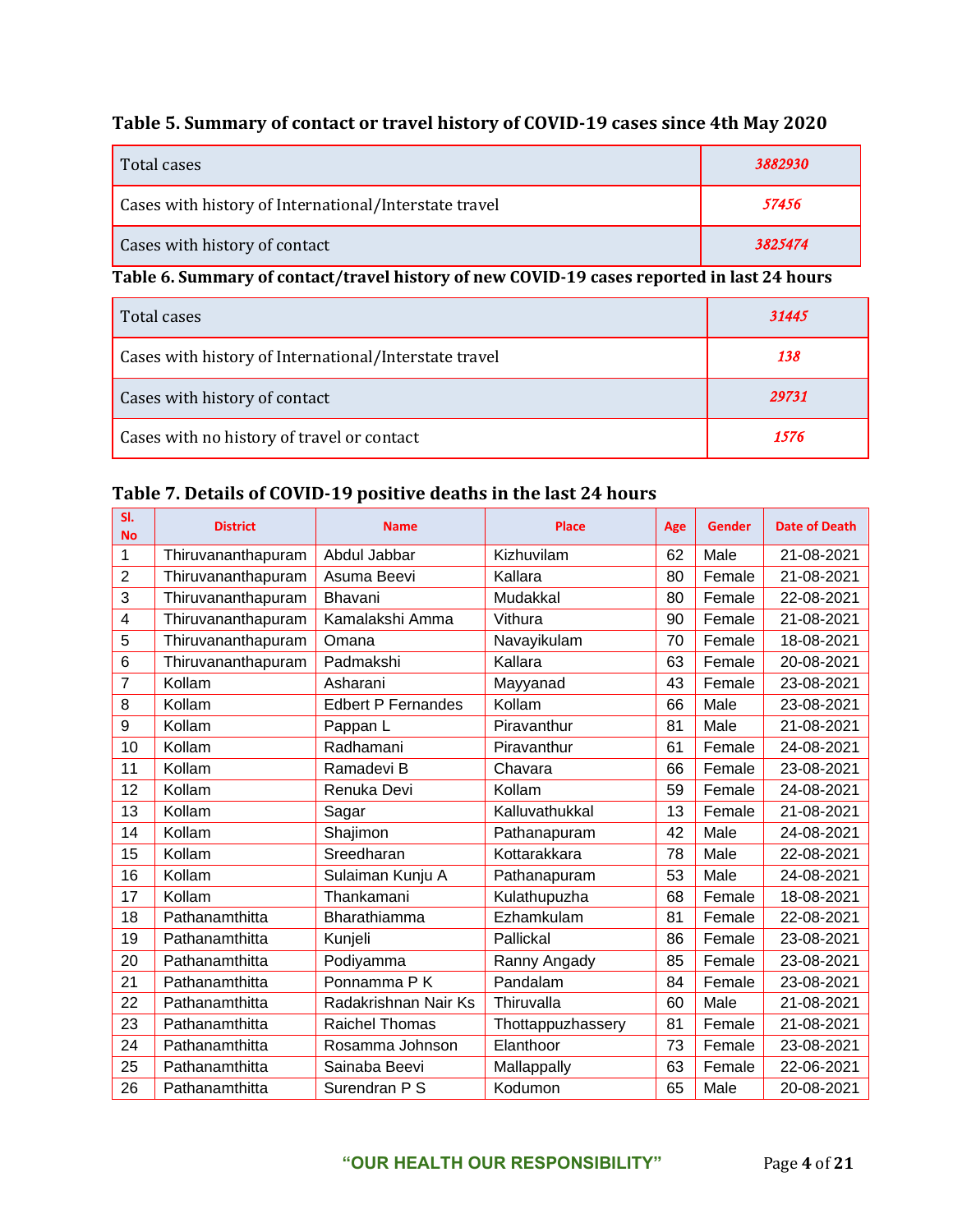| SI.<br><b>No</b> | <b>District</b> | <b>Name</b>         | <b>Place</b>     | Age | <b>Gender</b> | <b>Date of Death</b> |
|------------------|-----------------|---------------------|------------------|-----|---------------|----------------------|
| 27               | Alappuzha       | Maniyappan          | Kavalam          | 74  | Male          | 21-08-2021           |
| 28               | Alappuzha       | Sivasankar Panicker | Thalavady        | 80  | Male          | 19-08-2021           |
| 29               | Alappuzha       | V S Hammed          | Aroor            | 71  | Male          | 23-08-2021           |
| 30               | Kottayam        | Gracykutty          | Pampady          | 60  | Female        | 23-08-2021           |
| 31               | Kottayam        | Kathreena           | Changanassery    | 78  | Female        | 18-08-2021           |
| 32               | Kottayam        | Madhavan Achary     | Changanassery    | 81  | Male          | 24-08-2021           |
| 33               | Kottayam        | Nalinakshiamma      | Changanassery    | 63  | Female        | 20-08-2021           |
| 34               | Kottayam        | Ouseph Ulhanan      | Arpookkara       | 90  | Male          | 22-08-2021           |
| 35               | Kottayam        | Thankappan          | Vazhappally      | 73  | Male          | 24-08-2021           |
| 36               | Ernakulam       | Abdul Salam K I     | Kalamassery      | 65  | Male          | 22-08-2021           |
| 37               | Ernakulam       | Alice               | Vazhakkulam      | 43  | Female        | 19-08-2021           |
| 38               | Ernakulam       | Annamma Chacko      | Thrippunithura   | 83  | Female        | 21-08-2021           |
| 39               | Ernakulam       | Jayakrishnan        | Kothamangalam    | 57  | Male          | 21-08-2021           |
| 40               | Ernakulam       | Kalikutty           | Vazhakkulam      | 80  | Female        | 21-08-2021           |
| 41               | Ernakulam       | Karupayya           | Kochi            | 87  | Male          | 19-08-2021           |
| 42               | Ernakulam       | Kathreena           | Mookkanoor       | 91  | Female        | 15-08-2021           |
| 43               | Ernakulam       | Krishnankutty       | Choornikkara     | 72  | Male          | 21-08-2021           |
| 44               | Ernakulam       | Lenin KR            | Thrippunithura   | 41  | Male          | 18-05-2021           |
| 45               | Ernakulam       | Muralidharan Tp     | Kochi            | 66  | Male          | 22-08-2021           |
| 46               | Ernakulam       | Narayanan V I       | Kanjoor          | 81  | Male          | 18-08-2021           |
| 47               | Ernakulam       | Raghavan            | Aluva            | 75  | Male          | 21-08-2021           |
| 48               | Ernakulam       | Sabu Varghese       | Kochi            | 53  | Male          | 19-08-2021           |
| 49               | <b>Thrissur</b> | Ammini              | Alagappanagar    | 86  | Female        | 17-08-2021           |
| 50               | <b>Thrissur</b> | Augustine           | Meloor           | 62  | Male          | 30-07-2021           |
| 51               | <b>Thrissur</b> | Babu                | Thrishur         | 54  | Male          | 21-08-2021           |
| 52               | <b>Thrissur</b> | Babu                | Kadappuram       | 55  | Male          | 14-08-2021           |
| 53               | <b>Thrissur</b> | Beevi               | Muriyad          | 76  | Female        |                      |
| 54               | Thrissur        | Haridasan           | Manalur          | 70  | Male          | 21-08-2021           |
| 55               | Thrissur        | lyyathumma          | Vallathole Nagar | 74  | Female        | 21-08-2021           |
| 56               | <b>Thrissur</b> | Kochammu            | Thrishur         | 85  | Female        | 20-08-2021           |
| 57               | Thrissur        | Komalam             | Mala             | 86  | Female        | 22-08-2021           |
| 58               | <b>Thrissur</b> | Koya                | Puthenchira      | 92  | Male          | 21-08-2021           |
| 59               | <b>Thrissur</b> | Kumaran             | Chelakkara       | 82  | Male          | 19-08-2021           |
| 60               | <b>Thrissur</b> | Lakshmanan          | Engandiyoor      | 73  | Male          | 09-08-2021           |
| 61               | <b>Thrissur</b> | Mohanan             | Punnayoor        | 68  | Male          | 23-08-2021           |
| 62               | <b>Thrissur</b> | Mohandas            | Kodungallur      | 55  | Male          | 21-08-2021           |
| 63               | <b>Thrissur</b> | Muhammed Kasim      | Punnayoor        | 61  | Male          | 20-08-2021           |
| 64               | <b>Thrissur</b> | Nabeesa Jamal       | Kodungallur      | 60  | Female        | 19-08-2021           |
| 65               | <b>Thrissur</b> | Narayanan           | Mathilakam       | 63  | Male          |                      |
| 66               | <b>Thrissur</b> | Ouseph              | Thalikulam       | 82  | Male          | 22-08-2021           |
| 67               | <b>Thrissur</b> | Parameswaran        | Kadukutty        | 72  | Male          | 23-08-2021           |
| 68               | <b>Thrissur</b> | P Babu              | Guruvayoor       | 54  | Male          | 22-08-2021           |
| 69               | <b>Thrissur</b> | Sankunni            | Engandiyoor      | 81  | Male          | 07-08-2021           |
| 70               | <b>Thrissur</b> | Santha              | Perinjanam       | 80  | Female        | 24-08-2021           |
| 71               | Thrissur        | Shanavs P M         | Chazhur          | 45  | Male          | 11-08-2021           |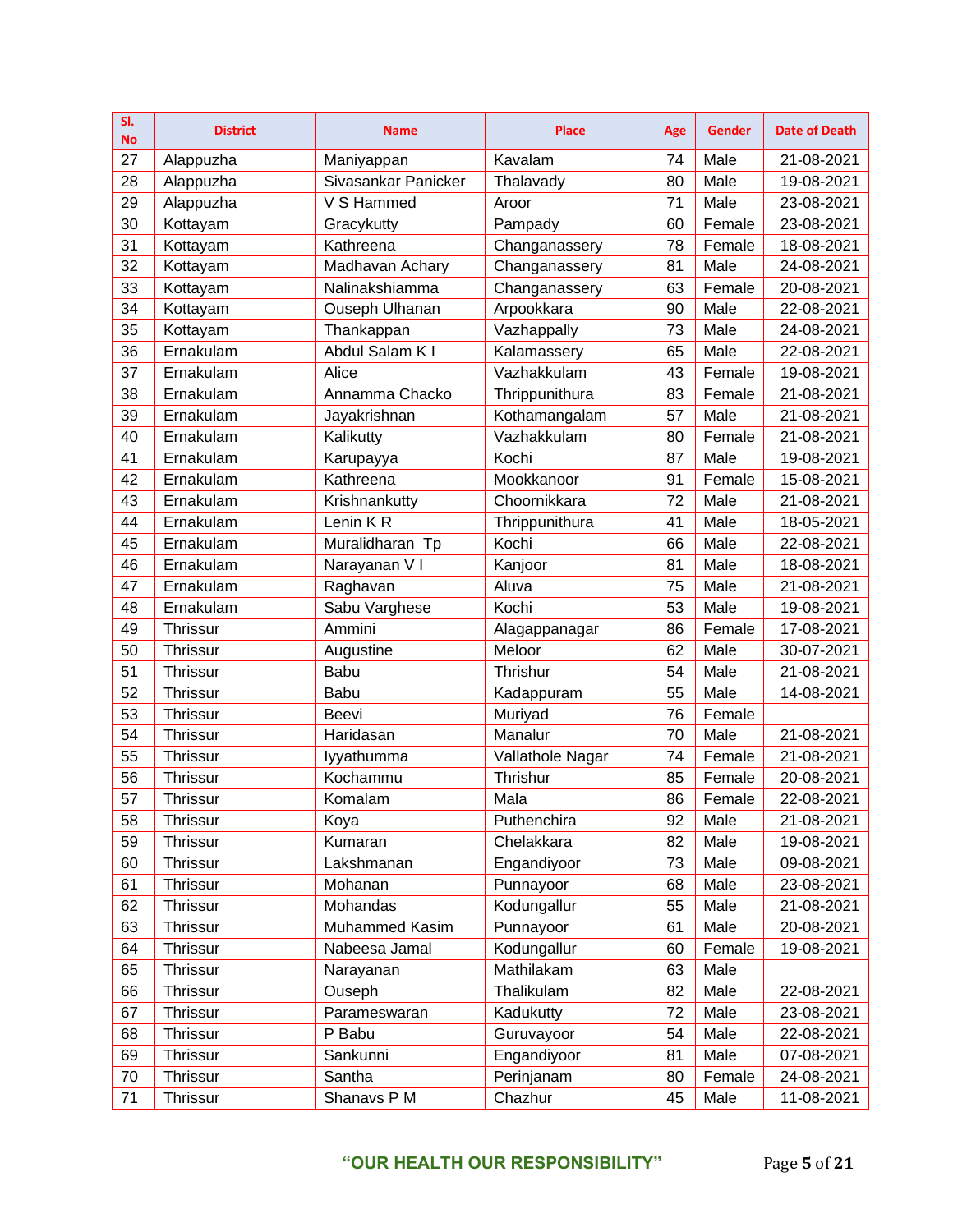| SI.<br><b>No</b> | <b>District</b> | <b>Name</b>               | <b>Place</b>               | Age | <b>Gender</b> | <b>Date of Death</b> |
|------------------|-----------------|---------------------------|----------------------------|-----|---------------|----------------------|
| 72               | Thrissur        | Sudhakaran                | Nattika                    | 87  | Male          | 23-08-2021           |
| 73               | Thrissur        | Sunitha Ajithkumar        | Chalakudy                  | 47  | Female        | 16-08-2021           |
| 74               | Thrissur        | Swaminathan Pr            | Thrishur                   | 53  | Male          | 08-08-2021           |
| 75               | Thrissur        | Thankha                   | Thiruvilwamala             | 78  | Female        | 24-08-2021           |
| 76               | Thrissur        | Thilakan                  | Alagappanagar              | 52  | Male          | 24-08-2021           |
| 77               | Thrissur        | Thressia                  | Poyya                      | 82  | Female        | 19-08-2021           |
| 78               | Thrissur        | Thressya                  | Puthur                     | 90  | Female        | 17-08-2021           |
| 79               | Thrissur        | Thresya                   | Elavally                   | 93  | Female        | 23-08-2021           |
| 80               | Thrissur        | Tresya                    | Kattoor                    | 80  | Female        | 21-08-2021           |
| 81               | <b>Thrissur</b> | Vasu                      | Chavakkad                  | 80  | Male          | 22-08-2021           |
| 82               | Thrissur        | Vijayan                   | Madakkathara               | 69  | Male          | 23-08-2021           |
| 83               | Palakkad        | Abdul Rahman              | Muthalamada                | 67  | Male          | 21-06-2021           |
| 84               | Palakkad        | Abdul Vahab               | Malampuzha                 | 64  | Male          | 25-08-2021           |
| 85               | Palakkad        | Ali                       | Vallapuzha                 | 59  | Male          | 21-08-2021           |
| 86               | Palakkad        | Baby                      | Chalavara                  | 44  | Female        | 23-08-2021           |
| 87               | Palakkad        | Balasubramanian           | Ottappalam                 | 72  | Male          | 21-08-2021           |
| 88               | Palakkad        | Chandrasekhra<br>Panicker | Cherupulassery             | 96  | Male          | 21-08-2021           |
| 89               | Palakkad        | Haridas                   | Kizhakkanchery             | 52  | Male          | 23-08-2021           |
| 90               | Palakkad        | Janaki                    | Kottayi                    | 43  | Female        | 22-08-2021           |
| 91               | Palakkad        | Kocha                     | Perumatty                  | 70  | Female        | 24-08-2021           |
| 92               | Palakkad        | Krishnan                  | Lekkidi-Perur              | 82  | Male          | 24-08-2021           |
| 93               | Palakkad        | Krishnankitty             | Agali                      | 60  | Male          | 22-08-2021           |
| 94               | Palakkad        | Krishnankutty Nair        | Nemmara                    | 91  | Male          | 19-08-2021           |
| 95               | Palakkad        | Kumaraswami               | Chittur-<br>Thathamangalam | 82  | Male          | 19-08-2021           |
| 96               | Palakkad        | Kunjan                    | Ongallur                   | 51  | Male          | 20-08-2021           |
| 97               | Palakkad        | Kunjikkdheeja             | Thrithala                  | 89  | Female        | 23-08-2021           |
| 98               | Palakkad        | Mammi Haji                | Vallapuzha                 | 78  | Male          | 18-08-2021           |
| 99               | Palakkad        | Mohandas                  | Palakkad                   | 65  | Male          | 28-06-2021           |
| 100              | Palakkad        | Moidutty                  | Thirumittakode             | 72  | Male          | 23-08-2021           |
| 101              | Palakkad        | Narayanan An              | Peruvemba                  | 93  | Male          | 14-08-2021           |
| 102              | Palakkad        | Pangan T                  | Chalavara                  | 84  | Male          | 20-08-2021           |
| 103              | Palakkad        | Radha                     | Puduppariyaram             | 60  | Female        | 20-08-2021           |
| 104              | Palakkad        | Rahmath                   | Pattambi                   | 55  | Female        | 11-08-2021           |
| 105              | Palakkad        | Sainaba                   | Thrikkadeiri               | 53  | Female        | 21-08-2021           |
| 106              | Palakkad        | Sukumaran                 | Mannur                     | 84  | Male          | 24-08-2021           |
| 107              | Palakkad        | Susheela                  | Palakkad                   | 69  | Female        | 17-08-2021           |
| 108              | Palakkad        | Umalumma                  | Pirayiri                   | 70  | Female        | 22-08-2021           |
| 109              | Palakkad        | Vijayasree                | Sreekrishnapuram           | 42  | Female        | 24-08-2021           |
| 110              | Palakkad        | Visalakshi                | Puduppariyaram             | 65  | Female        | 24-08-2021           |
| 111              | Malappuram      | Aali Kutty                | Pookkottur                 | 75  | Male          | 23-08-2021           |
| 112              | Malappuram      | Aboobacker                | Mampad                     | 73  | Male          | 23-08-2021           |
| 113              | Malappuram      | Ahammad Haji              | Kottakkal                  | 70  | Male          | 18-08-2021           |
| 114              | Malappuram      | Asya                      | Oorakam                    | 55  | Female        | 24-08-2021           |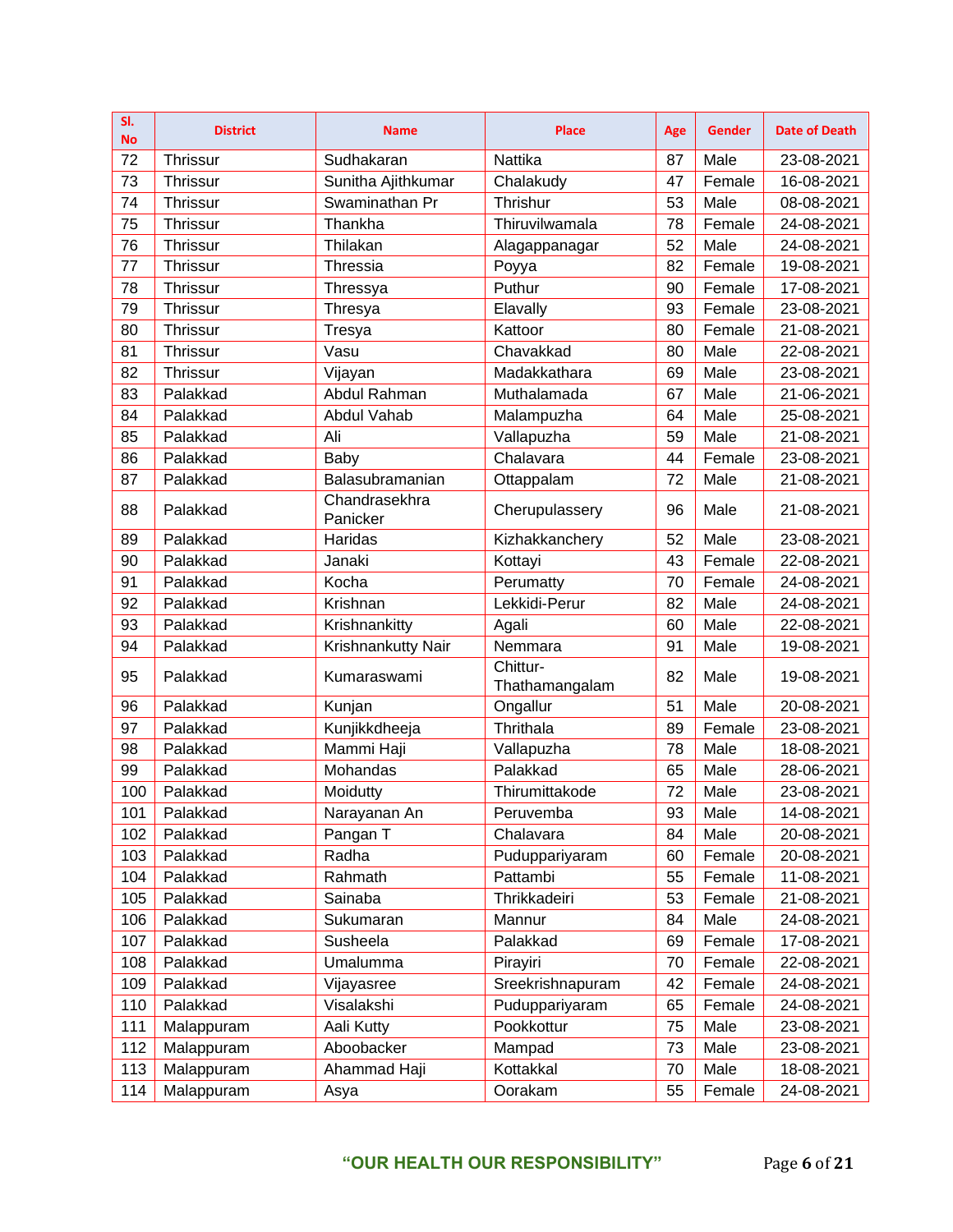| SI.<br><b>No</b> | <b>District</b> | <b>Name</b>            | <b>Place</b> | Age | <b>Gender</b> | <b>Date of Death</b> |
|------------------|-----------------|------------------------|--------------|-----|---------------|----------------------|
| 115              | Malappuram      | Ayoob                  | Ponnani      | 63  | Male          | 23-08-2021           |
| 116              | Malappuram      | Beepathu               | Alamkode     | 62  | Female        | 06-08-2021           |
| 117              | Malappuram      | Hajira                 | Nilambur     | 40  | Female        | 23-08-2021           |
| 118              | Malappuram      | Jaseela N              | Nannambra    | 33  | Female        | 23-08-2021           |
| 119              | Malappuram      | Kadeeja P              | Areacode     | 83  | Female        | 24-08-2021           |
| 120              | Malappuram      | Kunhalankutty          | Mampad       | 77  | Male          | 22-08-2021           |
| 121              | Malappuram      | Moinkutty K V          | Manjeri      | 81  | Male          | 23-08-2021           |
| 122              | Malappuram      | <b>Muhammed Faizal</b> | Chelembra    | 27  | Male          | 22-08-2021           |
| 123              | Malappuram      | Musthafa               | Pallikkal    | 63  | Male          | 22-08-2021           |
| 124              | Malappuram      | Nafeesa                | Chelembra    | 75  | Male          | 22-08-2021           |
| 125              | Malappuram      | Narayanan              | Thriprangode | 60  | Male          | 23-08-2021           |
| 126              | Malappuram      | Nasarudheen            | Kavannur     | 46  | Male          | 19-08-2021           |
| 127              | Malappuram      | Pookoya Thangal        | Athavanad    | 65  | Male          | 24-08-2021           |
| 128              | Malappuram      | Saidalavi              | Marakkara    | 52  | Male          | 23-08-2021           |
| 129              | Malappuram      | Sajitha                | Kodur        | 46  | Female        | 24-08-2021           |
| 130              | Malappuram      | Ummaya                 | Valanchery   | 75  | Female        | 23-08-2021           |
| 131              | Kozhikode       | <b>Abdul Kader</b>     | Kizhakkoth   | 76  | Male          | 22-08-2021           |
| 132              | Kozhikode       | Abdulla Haji K C       | Edacheri     | 72  | Male          | 22-08-2021           |
| 133              | Kozhikode       | Aleema                 | Villiappally | 62  | Female        | 23-08-2021           |
| 134              | Kozhikode       | Alikoya                | Kozhikode    | 61  | Male          | 23-08-2021           |
| 135              | Kozhikode       | Amina                  | Chelannur    | 83  | Female        | 18-08-2021           |
| 136              | Kozhikode       | Amina                  | Kodenchery   | 75  | Female        | 22-08-2021           |
| 137              | Kozhikode       | Anandan                | Eramala      | 90  | Male          | 22-08-2021           |
| 138              | Kozhikode       | Balan                  | Cheruvannur  | 85  | Male          | 24-08-2021           |
| 139              | Kozhikode       | Gopalakrishnan Nair    | Koodaranhi   | 77  | Male          | 18-08-2021           |
| 140              | Kozhikode       | Kamalakshi             | Balussery    | 84  | Female        | 23-08-2021           |
| 141              | Kozhikode       | Moosa                  | Puthuppadi   | 80  | Male          | 23-08-2021           |
| 142              | Kozhikode       | Narayani               | Ulliyeri     | 83  | Female        | 24-08-2021           |
| 143              | Kozhikode       | Safiya                 | Perumanna    | 70  | Female        | 14-08-2021           |
| 144              | Kozhikode       | Santha                 | Payyoli      | 80  | Female        | 22-08-2021           |
| 145              | Kozhikode       | Sarojini               | Azhiyur      | 56  | Female        | 24-08-2021           |
| 146              | Kozhikode       | Sivaraman              | Kottur       | 58  | Male          | 22-08-2021           |
| 147              | Kozhikode       | Sundaran K V           | Kakkodi      | 69  | Male          | 19-08-2021           |
| 148              | Kozhikode       | Thressiamma Chacko     | Kavilumpara  | 78  | Female        | 24-08-2021           |
| 149              | Kozhikode       | Valsan K               | Kozhikode    | 76  | Male          | 22-08-2021           |
| 150              | Wayanad         | Aley E U               | Mananthavady | 95  | Female        | 19-08-2021           |
| 151              | Wayanad         | Amina                  | Poothady     | 63  | Female        | 22-08-2021           |
| 152              | Wayanad         | Ammini                 | Mananthavady | 91  | Female        | 20-08-2021           |
| 153              | Wayanad         | Rajamma                | Pulpally     | 65  | Female        | 24-08-2021           |
| 154              | Wayanad         | Ranjan                 | Kalpetta     | 55  | Male          | 22-08-2021           |
| 155              | Kannur          | Abdul Kader            | Chembilode   | 62  | Male          | 20-08-2021           |
| 156              | Kannur          | Ap Moideen             | Chengalayi   | 69  | Male          | 22-08-2021           |
| 157              | Kannur          | Ashraf                 | Thalassery   | 55  | Male          | 18-08-2021           |
| 158              | Kannur          | Balakrishnan           | Azheekode    | 86  | Male          | 18-08-2021           |
| 159              | Kannur          | Balan                  | Dharmadam    | 80  | Male          | 18-08-2021           |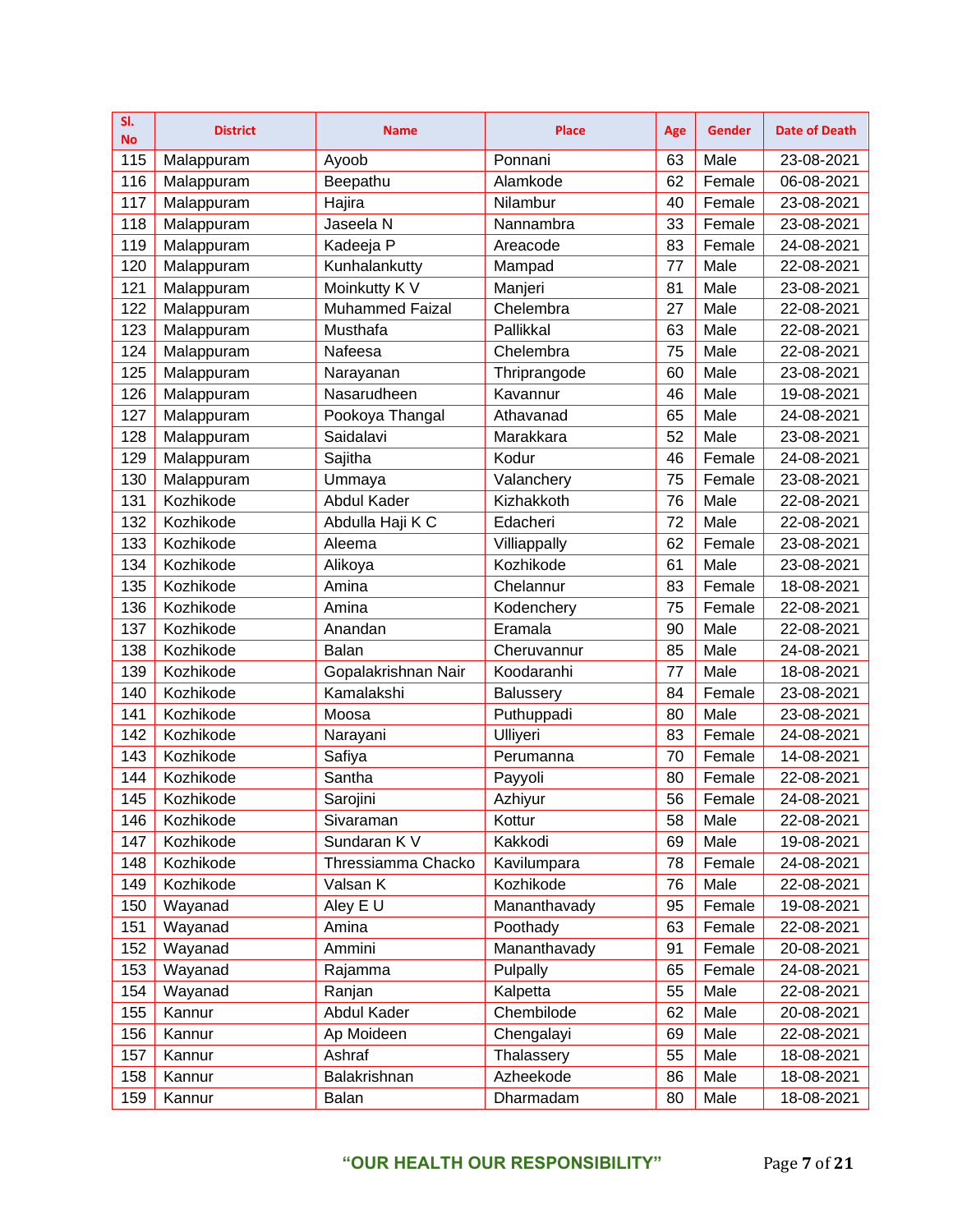| SI.<br><b>No</b> | <b>District</b> | <b>Name</b>     | <b>Place</b>        | Age | <b>Gender</b> | <b>Date of Death</b> |
|------------------|-----------------|-----------------|---------------------|-----|---------------|----------------------|
| 160              | Kannur          | Basheer K       |                     | 38  | Male          | 17-08-2021           |
| 161              | Kannur          | Chellamma       | Peringome Vayakkara | 75  | Female        | 21-08-2021           |
| 162              | Kannur          | Devi            | Kannur              | 61  | Female        | 19-08-2021           |
| 163              | Kannur          | Govindan        | Anthoor             | 76  | Male          | 19-08-2021           |
| 164              | Kannur          | Govindan E K    | Chembilode          | 72  | Male          | 19-08-2021           |
| 165              | Kannur          | Gracy           | Narath              | 47  | Female        | 21-08-2021           |
| 166              | Kannur          | Hassan T C      | Kannur              | 85  | Male          | 20-08-2021           |
| 167              | Kannur          | Janaki          | Malur               | 67  | Female        | 22-08-2021           |
| 168              | Kannur          | Kadar Pp        | Iritty              | 68  | Male          | 21-08-2021           |
| 169              | Kannur          | Kalliyani       | Pattuvam            | 75  | Female        | 21-08-2021           |
| 170              | Kannur          | Karthiyani      | Ancharakandy        | 70  | Female        | 22-08-2021           |
| 171              | Kannur          | Khadeeja        | Madayi              | 72  | Female        | 23-08-2021           |
| 172              | Kannur          | Khader          | Chockli             | 70  | Male          | 17-08-2021           |
| 173              | Kannur          | Krishna Dive    | Thalassery          | 49  | Male          | 22-08-2021           |
| 174              | Kannur          | Krishnan        | Mattool             | 75  | Male          | 18-08-2021           |
| 175              | Kannur          | Krishnan        | Narath              | 82  | Male          | 20-08-2021           |
| 176              | Kannur          | Krishnan        | Dharmadam           | 69  | Male          | 20-08-2021           |
| 177              | Kannur          | Kumaran         | Thripangottoor      | 67  | Male          | 20-08-2021           |
| 178              | Kannur          | Kunhikannan     | Chapparapadavu      | 80  | Male          | 18-08-2021           |
| 179              | Kannur          | Kunhimoosa      | Panoor              | 79  | Male          | 22-08-2021           |
| 180              | Kannur          | Kunhiraman P    | Payyannur           | 75  | Male          | 23-08-2021           |
| 181              | Kannur          | Kunnalima       | Azheekode           | 80  | Female        | 22-08-2021           |
| 182              | Kannur          | Lakshmanan      | Taliparamba         | 59  | Male          | 09-08-2021           |
| 183              | Kannur          | Madhavi         | Peringome Vayakkara | 78  | Female        | 18-08-2021           |
| 184              | Kannur          | Madhavi V       | Kankole- Alapadamba | 45  | Female        | 22-08-2021           |
| 185              | Kannur          | Mammootty       | Mokeri              | 70  | Male          | 18-08-2021           |
| 186              | Kannur          | Mariyam         | Panoor              | 68  | Female        | 20-08-2021           |
| 187              | Kannur          | Mariyam         | Munderi             | 75  | Female        | 20-08-2021           |
| 188              | Kannur          | Mariyamma       | Chapparapadavu      | 89  | Female        | 18-08-2021           |
| 189              | Kannur          | Martha          | Kannapuram          | 80  | Female        | 19-08-2021           |
| 190              | Kannur          | Meyyanathan     | Payyannur           | 72  | Male          | 22-08-2021           |
| 191              | Kannur          | Musthafa        | Chirakkal           | 66  | Male          | 19-08-2021           |
| 192              | Kannur          | Nafeesa T       | Valapattanam        | 85  | Female        | 21-08-2021           |
| 193              | Kannur          | P V Rohini      | Chirakkal           | 87  | Female        | 16-08-2021           |
| 194              | Kannur          | Rafeeque        | Chirakkal           | 57  | Male          | 18-08-2021           |
| 195              | Kannur          | Raghavan P V    | Cheruthazham        | 60  | Male          | 18-08-2021           |
| 196              | Kannur          | Raghoothaman Mv | Azheekode           | 35  | Male          | 18-08-2021           |
| 197              | Kannur          | Rohini          | Munderi             | 88  | Female        | 16-08-2021           |
| 198              | Kannur          | Rose Mary       | Kannur              | 49  | Female        | 14-08-2021           |
| 199              | Kannur          | Rukhiya         | Kannur              | 72  | Female        | 16-08-2021           |
| 200              | Kannur          | Sainabha KT     | Kurumathoor         | 80  | Female        | 16-08-2021           |
| 201              | Kannur          | Saleem K        | Pattiam             | 57  | Male          | 15-08-2021           |
| 202              | Kannur          | Santha Ch       | New Mahe            | 70  | Female        | 17-08-2021           |
| 203              | Kannur          | Sarasan Mc      | Koodali             | 63  | Male          | 20-08-2021           |
| 204              | Kannur          | Shakeena        | Kannur              | 69  | Female        | 16-08-2021           |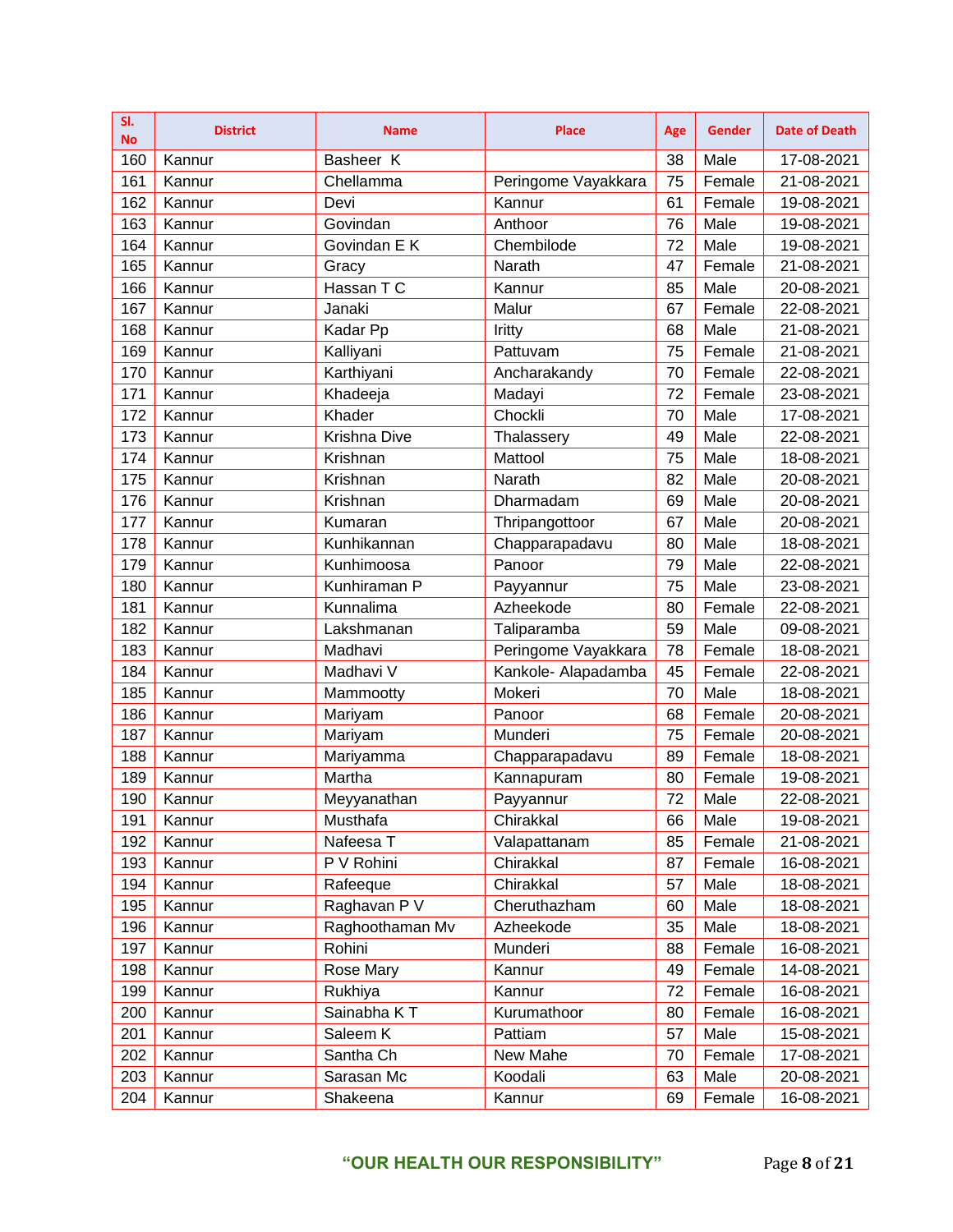| SI.<br><b>No</b> | <b>District</b> | <b>Name</b>          | Place      | Age | <b>Gender</b> | <b>Date of Death</b> |
|------------------|-----------------|----------------------|------------|-----|---------------|----------------------|
| 205              | Kannur          | Subaida S M          | Narath     | 61  | Female        | 23-08-2021           |
| 206              | Kannur          | Suharabi             | Payyannur  | 75  | Female        | 17-08-2021           |
| 207              | Kannur          | Sushama Devi K       | Kadirur    | 61  | Female        | 18-08-2021           |
| 208              | Kannur          | Vamakshi             | Pinarayi   | 81  | Female        | 22-08-2021           |
| 209              | Kannur          | Vargheese Pp         | Peravoor   | 65  | Male          | 21-08-2021           |
| 210              | Kannur          | Vinod C              | Kannur     | 45  | Male          | 16-08-2021           |
| 211              | Kannur          | Zubair               | Pinarayi   | 75  | Male          | 16-08-2021           |
| 212              | Kasaragod       | Attakoya Thangal C Z | Chengala   | 47  | Male          | 21-08-2021           |
| 213              | Kasaragod       | Muhammed             | Trikaripur | 55  | Male          | 19-08-2021           |
| 214              | Kasaragod       | Saju PC              | Kasaragod  | 45  | Male          | 23-08-2021           |
| 215              | Kasaragod       | U K Arabi            | Kumbla     | 80  | Male          | 23-08-2021           |

*Detailed list is available with the respective District Medical office (Health)*

### **Table 8. Summary of critical patients**

| Patients in ICUs               | 2047 |
|--------------------------------|------|
| Patients on Ventilator support | 790  |

*\*The data shown contains ICU and Ventilator data from both government and private hospitals*

#### **PART- II COVID-19 TESTING**

## **Table 9. Cumulative number of samples tested**

| <b>Cumulative</b><br><b>Samples</b><br><b>Sent</b> | Cumulative<br>routine +<br><b>Sentinel</b><br>samples | Airport<br>surveillance | <b>CB NAAT</b> | <b>True</b><br><b>NAT</b> | <b>POCT</b><br><b>PCR</b> | <b>RT</b><br><b>LAMP</b> | Antigen<br><b>Assay</b> |
|----------------------------------------------------|-------------------------------------------------------|-------------------------|----------------|---------------------------|---------------------------|--------------------------|-------------------------|
| 30619046                                           | 10702882                                              | 77321                   | 94735          | 692189                    | 13939                     | 19816                    | 19018164                |

## **Table 10. Details of new COVID-19 samples in the last 24 hours**

| <b>Samples Sent</b> | Routine +<br><b>Sentinel Samples</b><br>(PCR) | <b>CB NAAT</b> | <b>True NAT</b> | <b>POCT PCR</b> | <b>RT LAMP</b> | Antigen<br><b>Assay</b> |
|---------------------|-----------------------------------------------|----------------|-----------------|-----------------|----------------|-------------------------|
| 165273              | 62428                                         | 341            | 1672            | 86              | 156            | 100590                  |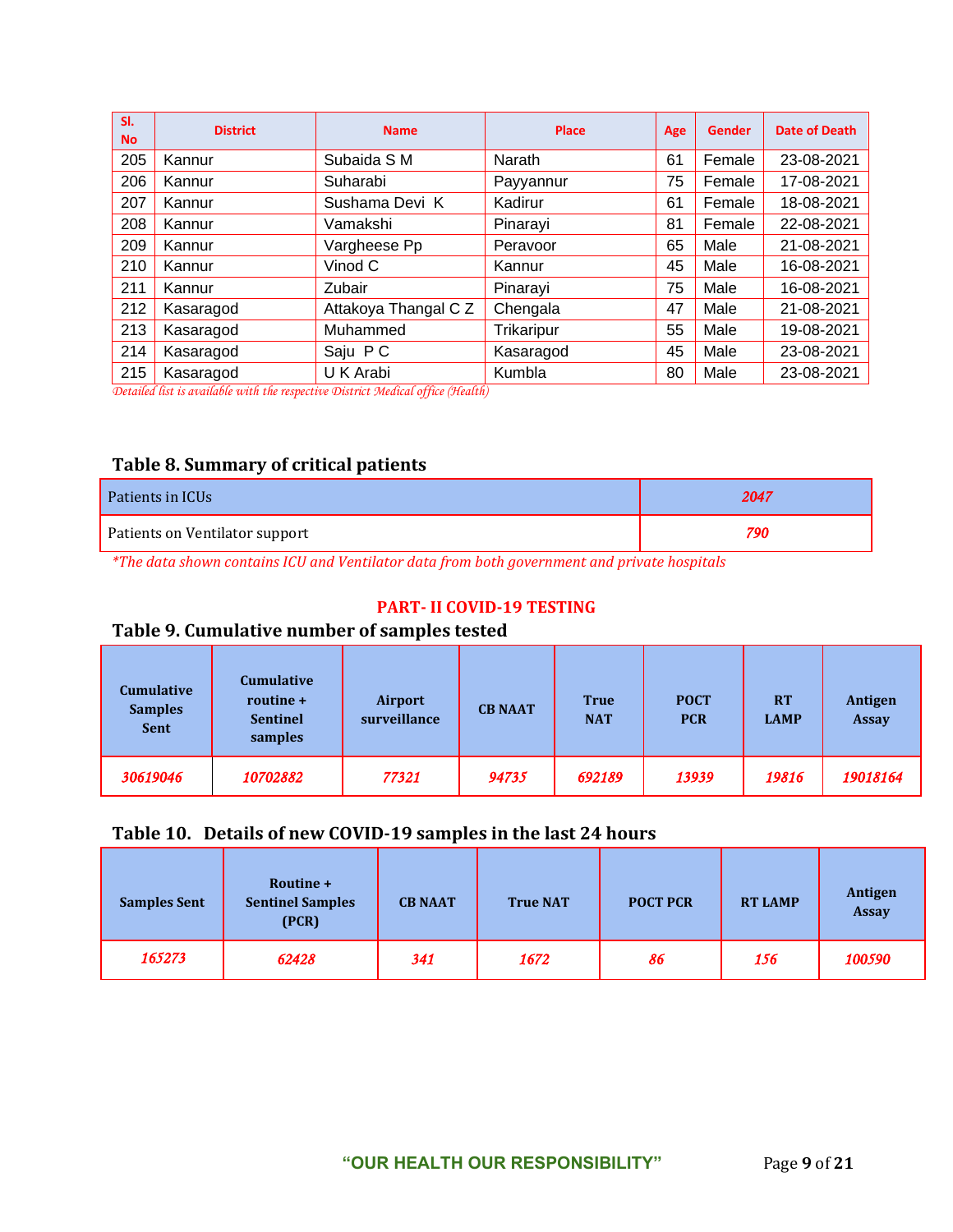#### **PART-III SURVEILLANCE**

#### **Table 11. District wise distribution of persons under quarantine and isolation**

| <b>District</b>    | <b>Persons under</b><br>observation as<br>on today | <b>Persons under</b><br>home/institutional<br>quarantine as on today | <b>Total persons under</b><br>hospital Isolation as<br>on today | <b>Persons</b><br>hospitalized<br>today |
|--------------------|----------------------------------------------------|----------------------------------------------------------------------|-----------------------------------------------------------------|-----------------------------------------|
| Thiruvananthapuram | 27295                                              | 23588                                                                | 3707                                                            | 212                                     |
| Kollam             | 21748                                              | 19524                                                                | 2224                                                            | 334                                     |
| Pathanamthitta     | 11989                                              | 10497                                                                | 1492                                                            | 129                                     |
| Alappuzha          | 18932                                              | 17149                                                                | 1783                                                            | 175                                     |
| Kottayam           | 41159                                              | 39037                                                                | 2122                                                            | 198                                     |
| Idukki             | 11679                                              | 10963                                                                | 716                                                             | 39                                      |
| Ernakulam          | 41613                                              | 38480                                                                | 3133                                                            | 176                                     |
| Thrissur           | 47747                                              | 45623                                                                | 2124                                                            | 326                                     |
| Palakkad           | 36232                                              | 33933                                                                | 2299                                                            | 131                                     |
| Malappuram         | 72165                                              | 70576                                                                | 1589                                                            | 200                                     |
| Kozhikode          | 74137                                              | 71558                                                                | 2579                                                            | 231                                     |
| Wayanad            | 16444                                              | 15244                                                                | 1200                                                            | 116                                     |
| Kannur             | 30945                                              | 29997                                                                | 948                                                             | 117                                     |
| Kasaragod          | 18775                                              | 18109                                                                | 666                                                             | 55                                      |
| <b>Total</b>       | 470860                                             | 444278                                                               | 26582                                                           | 2439                                    |

# **Table 12. Summary of Travel surveillance 25/08/2021**

| <b>Mode of Travel</b> | <b>Cumulative number of Passengers</b> |
|-----------------------|----------------------------------------|
| International airport | 1866199                                |
| Domestic airport      | 994010                                 |
| <b>Total</b>          | 2860209                                |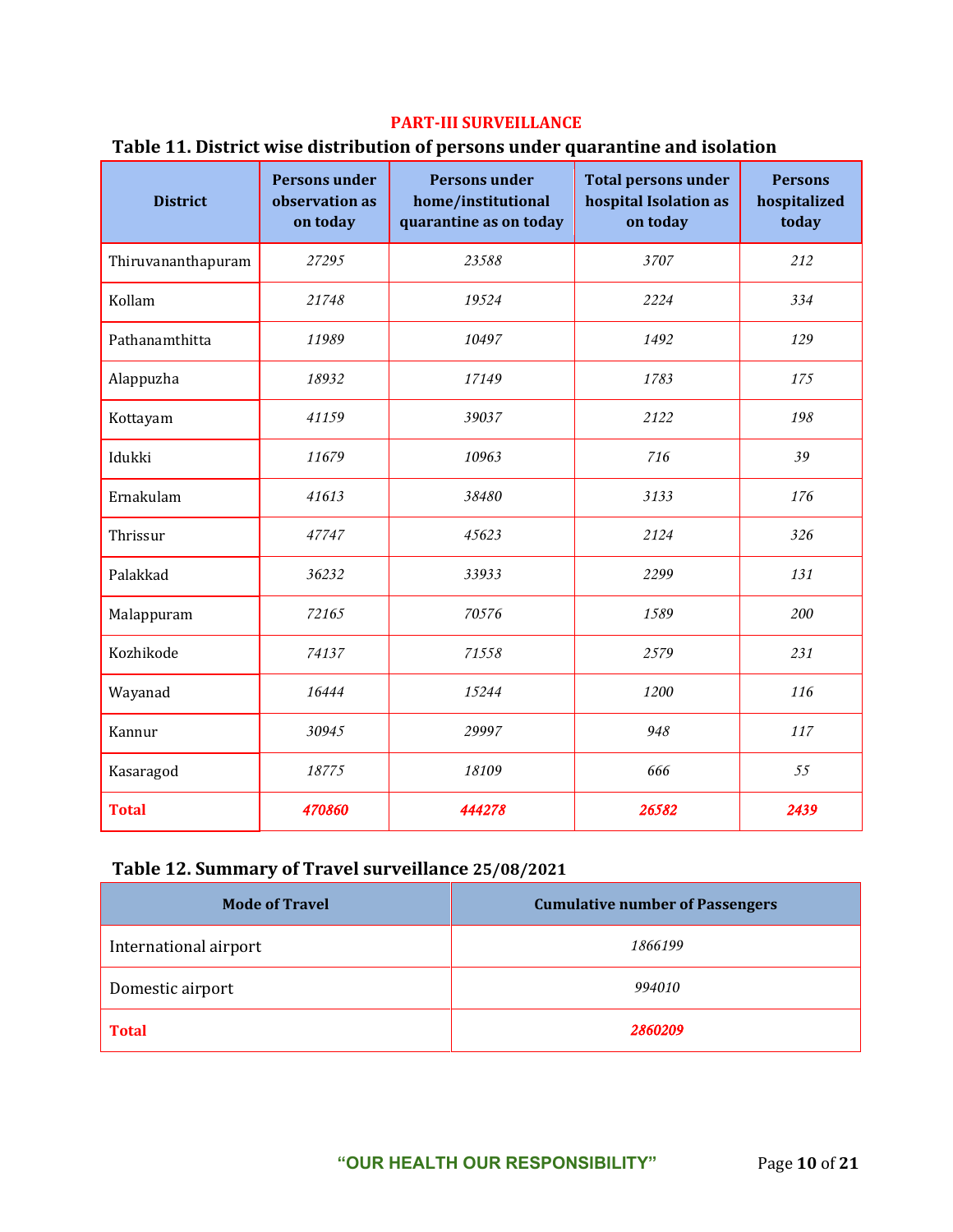#### **PART-IV PSYCHOSOCIAL SUPPORT**

**'***Ottakalla Oppamundu***'** is a program for providing Psychosocial support to the people in quarantine, isolation, school children and other categories of population as well as to the community in general. **1067** Mental Health Personnel including Psychiatrists, Psychiatric Social Workers, Clinical Psychologists, and Counsellors are working and have given psychosocial support.

| No. of Psychosocial workers                                                                                                                       | 1067        |
|---------------------------------------------------------------------------------------------------------------------------------------------------|-------------|
| Total Psychosocial support calls made to persons in quarantine/ isolation.                                                                        | 6178855     |
| Total psychosocial support follow-up calls made                                                                                                   | 3093767     |
| Total Post COVID calls                                                                                                                            | 852741      |
| Total calls made to persons under treatment for mental illnesses, migrant<br>labourers, differently abled children, elderly persons staying alone | 348860      |
| Total Psychosocial support calls to school children                                                                                               | 876142      |
| Total psychosocial support calls to health care workers                                                                                           | 64194       |
| Total Psychosocial support calls received in helpline numbers                                                                                     | 83245       |
| <b>Total calls to all categories of Persons</b>                                                                                                   | 1,14,97,804 |

## **Table.13. Psychosocial support provided through the program "Ottakalla Oppamundu"**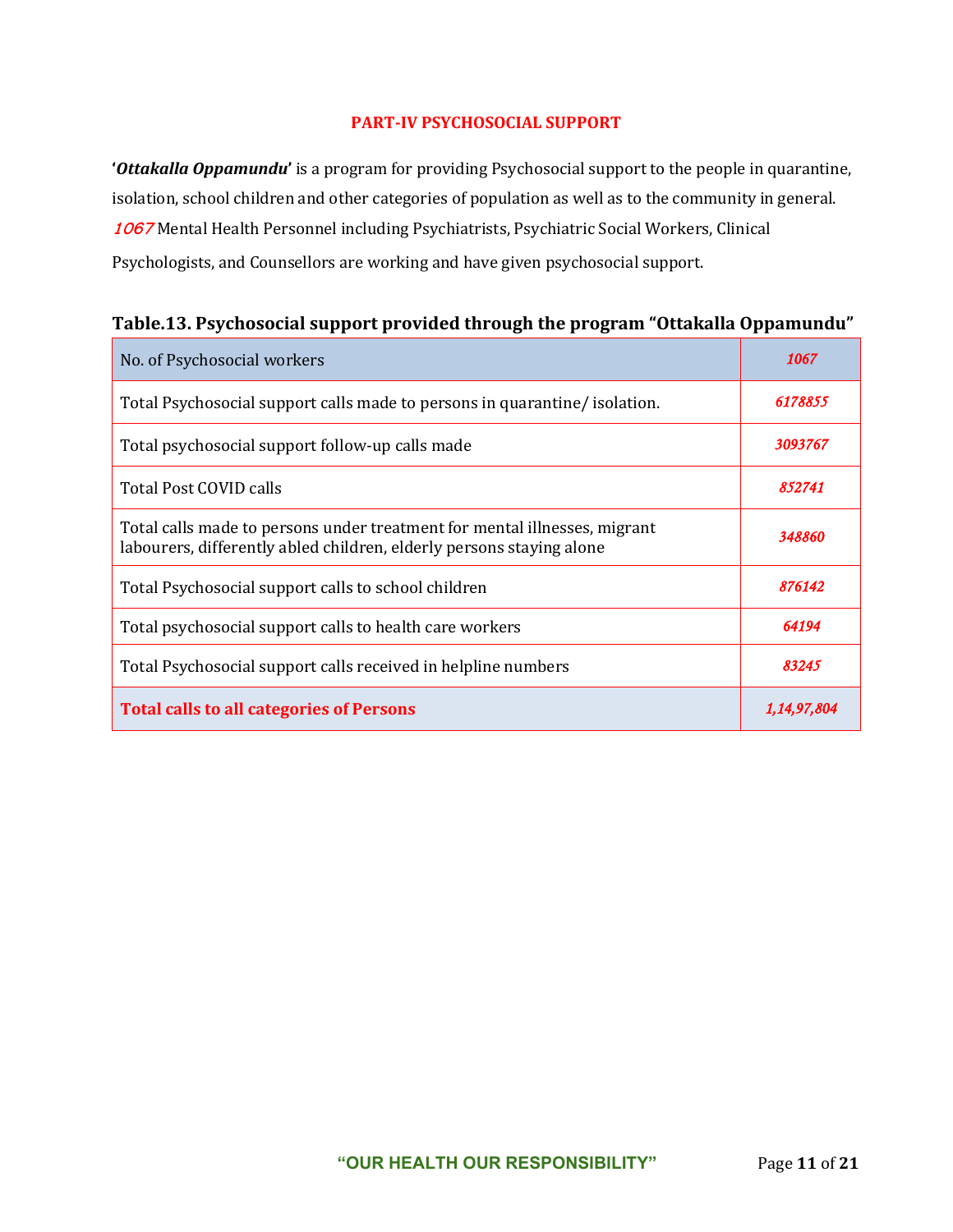|                | $\frac{1}{2}$<br><b>Panchayaths and Urban Wards with WIPR&gt;8</b> |                   |                 |  |  |
|----------------|--------------------------------------------------------------------|-------------------|-----------------|--|--|
| Sl. No         | <b>District</b>                                                    | <b>LSG</b>        | <b>Ward No</b>  |  |  |
| 1              | Thiruvananthapuram                                                 | Attingal(M)       | 28              |  |  |
| $\overline{c}$ | Kollam                                                             | Paravoor(M)       | 6               |  |  |
| 3              | Kollam                                                             | Paravoor(M)       | $\mathbf{1}$    |  |  |
| 4              | Pathanamthitta                                                     | Pathanamthitta(M) | 5               |  |  |
| 5              | Pathanamthitta                                                     | Thiruvalla(M)     | $\overline{2}$  |  |  |
| 6              | Kottayam                                                           | Changanassery(M)  | 9               |  |  |
| $\tau$         | Kottayam                                                           | Changanassery(M)  | 10              |  |  |
| 8              | Kottayam                                                           | Changanassery(M)  | 20              |  |  |
| 9              | Kottayam                                                           | Changanassery(M)  | 14              |  |  |
| 10             | Kottayam                                                           | Changanassery(M)  | 15              |  |  |
| 11             | Kottayam                                                           | Changanassery(M)  | 18              |  |  |
| 12             | Kottayam                                                           | Erattupetta(M)    | 16              |  |  |
| 13             | Kottayam                                                           | Erattupetta(M)    | 24              |  |  |
| 14             | Kottayam                                                           | Ettumanoor(M)     | 5               |  |  |
| 15             | Kottayam                                                           | Ettumanoor(M)     | 23              |  |  |
| 16             | Kottayam                                                           | Ettumanoor(M)     | 28              |  |  |
| 17             | Kottayam                                                           | Kottayam(M)       | 31              |  |  |
| 18             | Kottayam                                                           | Kottayam(M)       | 33              |  |  |
| 19             | Kottayam                                                           | Kottayam(M)       | 39              |  |  |
| 20             | Kottayam                                                           | Kottayam(M)       | 40              |  |  |
| 21             | Kottayam                                                           | Kottayam(M)       | 43              |  |  |
| 22             | Kottayam                                                           | Kottayam(M)       | 51              |  |  |
| 23             | Kottayam                                                           | Pala(M)           | $\overline{2}$  |  |  |
| 24             | Kottayam                                                           | Pala(M)           | 3               |  |  |
| 25             | Kottayam                                                           | Pala(M)           | $\overline{4}$  |  |  |
| 26             | Kottayam                                                           | Pala(M)           | 10              |  |  |
| 27             | Kottayam                                                           | Pala(M)           | 12              |  |  |
| 28             | Kottayam                                                           | Pala(M)           | 14              |  |  |
| 29             | Kottayam                                                           | Pala(M)           | 16              |  |  |
| 30             | Kottayam                                                           | Pala(M)           | $\overline{17}$ |  |  |
| 31             | Kottayam                                                           | Pala(M)           | 18              |  |  |
| 32             | Kottayam                                                           | Pala(M)           | 26              |  |  |
| 33             | Kottayam                                                           | Vaikom(M)         | 8               |  |  |
| 34             | Kottayam                                                           | Vaikom(M)         | 13              |  |  |
| 35             | Alappuzha                                                          | Cherthala (M)     | 16              |  |  |
| 36             | Alappuzha                                                          | Cherthala (M)     | 21              |  |  |
| 37             | Alappuzha                                                          | Cherthala (M)     | 15              |  |  |
| 38             | Alappuzha                                                          | Cherthala (M)     | 18              |  |  |

#### **PART-V ANNEXURES**

### **Annexure-1: List of Hotspots as on 25/08/2021**

**"OUR HEALTH OUR RESPONSIBILITY"** Page **12** of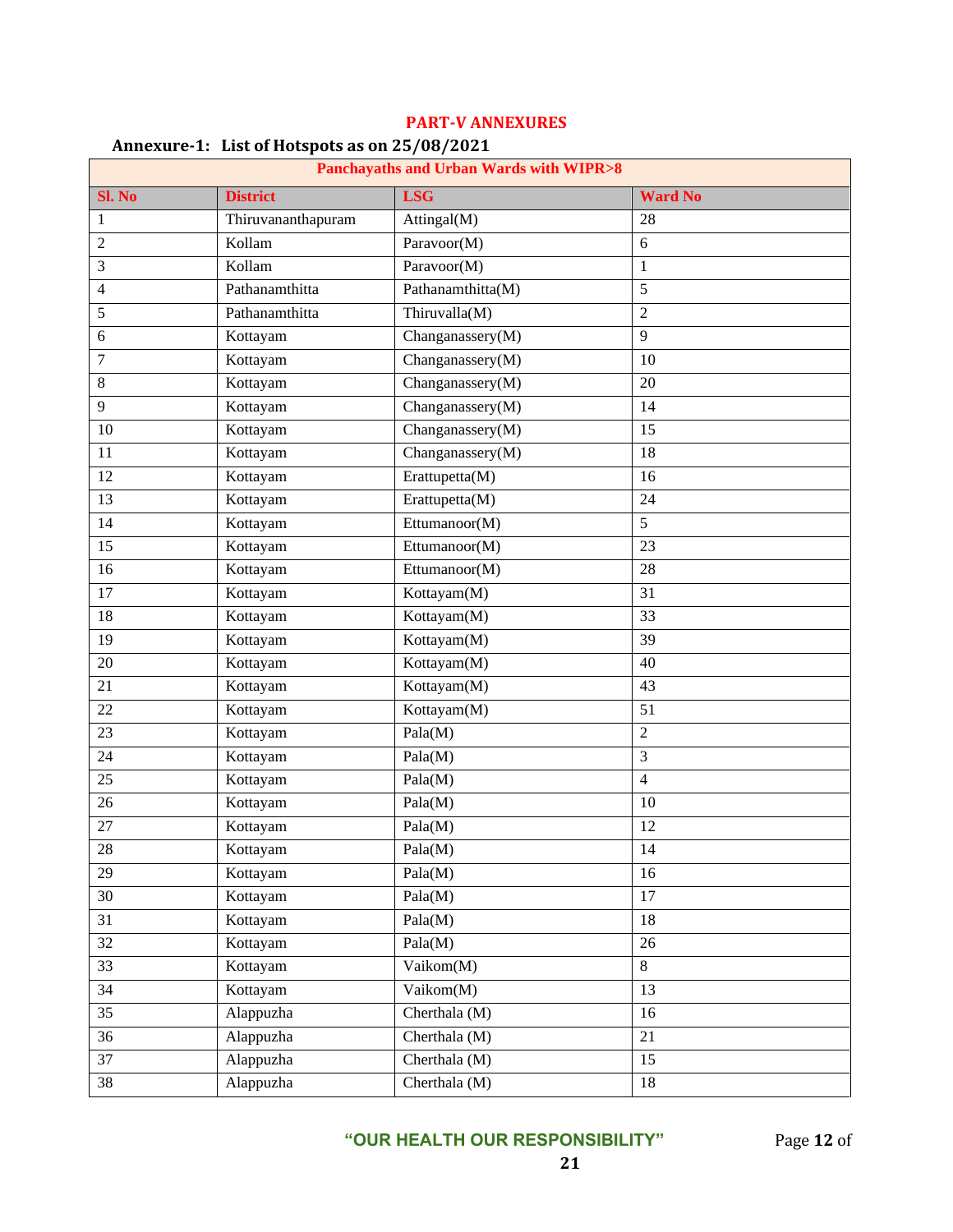| Panchayaths and Urban Wards with WIPR>8 |                 |                                      |                 |
|-----------------------------------------|-----------------|--------------------------------------|-----------------|
| Sl. No                                  | <b>District</b> | <b>LSG</b>                           | <b>Ward No</b>  |
| 39                                      | Alappuzha       | Cherthala (M)                        | 22              |
| 40                                      | Alappuzha       | Cherthala (M)                        | 3               |
| 41                                      | Alappuzha       | Cherthala (M)                        | $\overline{33}$ |
| 42                                      | Alappuzha       | Cherthala (M)                        | 30              |
| $\overline{43}$                         | Alappuzha       | Alappuzha(M)                         | $\overline{8}$  |
| 44                                      | Alappuzha       | Chengannur(M)                        | 17              |
| $\overline{45}$                         | Alappuzha       | $\overline{\text{Chengannur}(M)}$    | $\overline{13}$ |
| 46                                      | Alappuzha       | Kayamkulam(M)                        | $\overline{2}$  |
| $\overline{47}$                         | Ernakulam       | Vengoor                              | All Wards       |
| 48                                      | Ernakulam       | Aluva(M)                             | 18              |
| $\overline{49}$                         | Ernakulam       | Aluva(M)                             | 19              |
| 50                                      | Ernakulam       | Aluva(M)                             | 17              |
| 51                                      | Ernakulam       | Angamali(M)                          | 21              |
| 52                                      | Ernakulam       | Angamali(M)                          | 25              |
| $\overline{53}$                         | Ernakulam       | Angamali( $M$ )                      | 15              |
| 54                                      | Ernakulam       | $\overline{\text{Eloor}}(M)$         | 6               |
| $\overline{55}$                         | Ernakulam       | Eloor(M)                             | 26              |
| 56                                      | Ernakulam       | Muvattupuzha(M)                      | 27              |
| $\overline{57}$                         | Ernakulam       | Muvattupuzha(M)                      | 16              |
| 58                                      | Ernakulam       | Muvattupuzha(M)                      | 13              |
| $\overline{59}$                         | Ernakulam       | Perumbavoor(M)                       | 13              |
| 60                                      | Ernakulam       | Perumbavoor(M)                       | 12              |
| 61                                      | Ernakulam       | Kalamasseri(M)                       | 21              |
| 62                                      | Ernakulam       | Kalamasseri(M)                       | 20              |
| 63                                      | Ernakulam       | Kalamasseri(M)                       | $\,1\,$         |
| 64                                      | Ernakulam       | Kalamasseri(M)                       | $\overline{4}$  |
| 65                                      | Ernakulam       | Kalamasseri(M)                       | 22              |
| 66                                      | Ernakulam       | Kalamasseri(M)                       | 19              |
| 67                                      | Ernakulam       | Kalamasseri(M)                       | 25              |
| 68                                      | Ernakulam       | Kalamasseri(M)                       | 10              |
| 69                                      | Ernakulam       | Kothamangalam(M)                     | 11              |
| 70                                      | Ernakulam       | Kothamangalam(M)                     | $28\,$          |
| 71                                      | Ernakulam       | Kothamangalam(M)                     | 10              |
| 72                                      | Ernakulam       | Kothamangalam(M)                     | 21              |
| 73                                      | Ernakulam       | Kothamangalam(M)                     | $\,1\,$         |
| 74                                      | Ernakulam       | $\overline{\text{Kothamangalam(M)}}$ | $20\,$          |
| $\overline{75}$                         | Ernakulam       | Koothattukulam(M)                    | 3               |
| 76                                      | Ernakulam       | Koothattukulam(M)                    | $\sqrt{2}$      |
| 77                                      | Ernakulam       | Koothattukulam(M)                    | 5               |
| 78                                      | Ernakulam       | Koothattukulam(M)                    | $\overline{4}$  |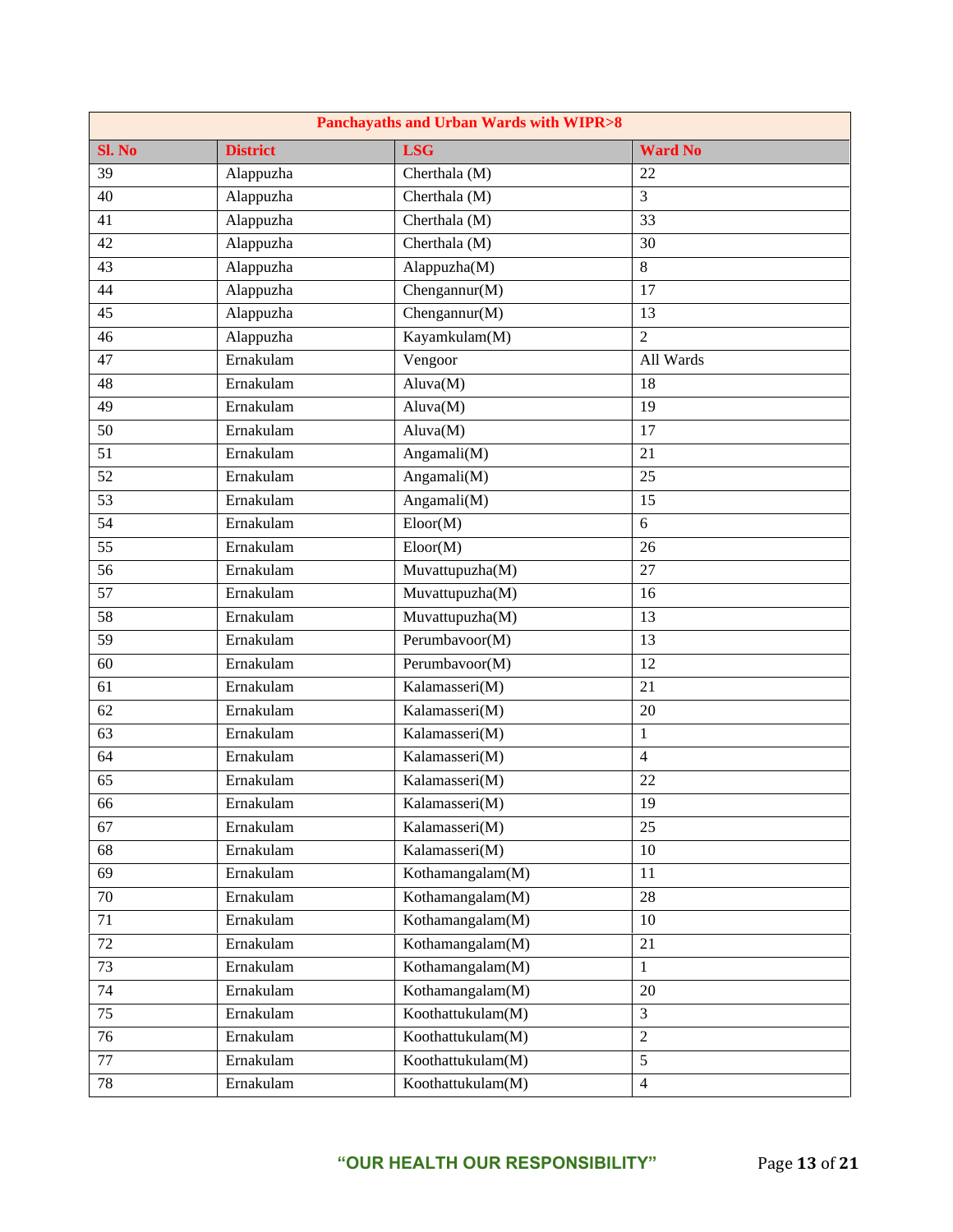| <b>Panchayaths and Urban Wards with WIPR&gt;8</b> |                 |                   |                 |
|---------------------------------------------------|-----------------|-------------------|-----------------|
| Sl. No                                            | <b>District</b> | <b>LSG</b>        | <b>Ward No</b>  |
| $\overline{79}$                                   | Ernakulam       | North Paravoor(M) | 27              |
| 80                                                | Ernakulam       | Thrikkakkara(M)   | 14              |
| 81                                                | Ernakulam       | Thrikkakkara(M)   | $\overline{5}$  |
| 82                                                | Ernakulam       | Thrikkakkara(M)   | 17              |
| 83                                                | Idukki          | Ayyappankovil     | All Wards       |
| 84                                                | Idukki          | Kumaramangalam    | All Wards       |
| 85                                                | Idukki          | Muttom            | $\overline{4}$  |
| 86                                                | Thrissur        | Kodungalloor(M)   | $\sqrt{5}$      |
| 87                                                | Thrissur        | Kodungalloor(M)   | 9               |
| 88                                                | Thrissur        | Kodungalloor(M)   | 19              |
| 89                                                | Thrissur        | Kodungalloor(M)   | 38              |
| 90                                                | Thrissur        | Kodungalloor(M)   | 44              |
| 91                                                | Thrissur        | Vadakkancherri(M) | $\overline{4}$  |
| 92                                                | Thrissur        | Vadakkancherri(M) | 12              |
| $\overline{93}$                                   | Thrissur        | Vadakkancherri(M) | 17              |
| 94                                                | Thrissur        | Vadakkancherri(M) | 20              |
| $\overline{95}$                                   | Thrissur        | Vadakkancherri(M) | $\overline{33}$ |
| 96                                                | Thrissur        | Iringalakkuda(M)  | 3               |
| $\overline{97}$                                   | Thrissur        | Iringalakkuda(M)  | 6               |
| 98                                                | Thrissur        | Iringalakkuda(M)  | 25              |
| $\overline{99}$                                   | Thrissur        | Iringalakkuda(M)  | 36              |
| 100                                               | Thrissur        | Chavakkad(M)      | $\mathbf{1}$    |
| 101                                               | Thrissur        | Chavakkad(M)      | 12              |
| 102                                               | Thrissur        | Chavakkad(M)      | 17              |
| 103                                               | Thrissur        | Chavakkad(M)      | 18              |
| 104                                               | Thrissur        | Chavakkad(M)      | 20              |
| $\overline{105}$                                  | Thrissur        | Chavakkad(M)      | 21              |
| 106                                               | Thrissur        | Chavakkad(M)      | 22              |
| 107                                               | Thrissur        | Chavakkad(M)      | 25              |
| 108                                               | Thrissur        | Chavakkad(M)      | 27              |
| 109                                               | Thrissur        | Chalakkudi(M)     | $\overline{7}$  |
| 110                                               | Thrissur        | Chalakkudi(M)     | 11              |
| 111                                               | Thrissur        | Chalakkudi(M)     | $\overline{33}$ |
| 112                                               | Thrissur        | Guruvayur(M)      | 10              |
| 113                                               | Thrissur        | Guruvayur(M)      | 22              |
| 114                                               | Thrissur        | Guruvayur(M)      | 43              |
| 115                                               | Thrissur        | Kunnamkulam(M)    | 9               |
| 116                                               | Thrissur        | Kunnamkulam(M)    | 31              |
| 117                                               | Thrissur        | Kunnamkulam(M)    | 37              |
| 118                                               | Palakkad        | Ottappalam(M)     | $\overline{4}$  |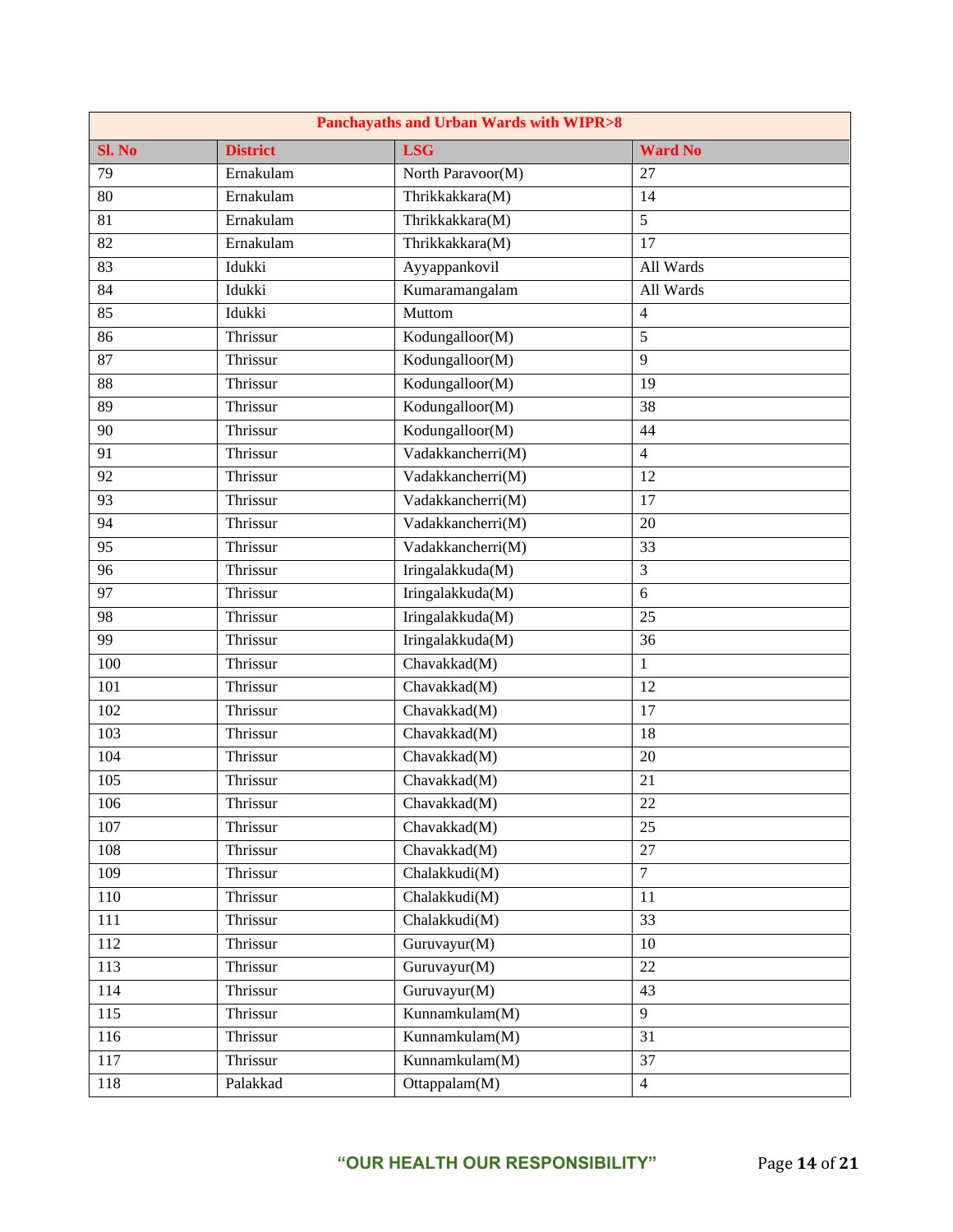| <b>Panchayaths and Urban Wards with WIPR&gt;8</b> |                 |                             |                |  |
|---------------------------------------------------|-----------------|-----------------------------|----------------|--|
| Sl. No                                            | <b>District</b> | <b>LSG</b>                  | <b>Ward No</b> |  |
| 119                                               | Palakkad        | Ottappalam $(\overline{M})$ | 31             |  |
| 120                                               | Palakkad        | Mannarkkad(M)               | $\overline{2}$ |  |
| 121                                               | Palakkad        | Mannarkkad(M)               | 19             |  |
| 122                                               | Palakkad        | Mannarkkad(M)               | 20             |  |
| 123                                               | Palakkad        | Mannarkkad(M)               | 21             |  |
| 124                                               | Palakkad        | Mannarkkad(M)               | 24             |  |
| 125                                               | Palakkad        | Cherppulassery (M)          | $\overline{5}$ |  |
| 126                                               | Palakkad        | Chittoor-Thathamangalam(M)  | 3              |  |
| 127                                               | Palakkad        | Pattambi (M)                | 12             |  |
| 128                                               | Palakkad        | Shornur(M)                  | $\tau$         |  |
| 129                                               | Palakkad        | Shornur(M)                  | 8              |  |
| 130                                               | Palakkad        | Shornur(M)                  | 18             |  |
| 131                                               | Palakkad        | Shornur(M)                  | 19             |  |
| 132                                               | Palakkad        | Shornur(M)                  | 22             |  |
| 133                                               | Palakkad        | Shornur(M)                  | 24             |  |
| 134                                               | Palakkad        | Shornur(M)                  | 28             |  |
| $\overline{135}$                                  | Palakkad        | Vilayoor                    | All Wards      |  |
| 136                                               | Palakkad        | Thrithala                   | All Wards      |  |
| 137                                               | Malappuram      | Kondotty(M)                 | 28             |  |
| 138                                               | Malappuram      | Kottakkal(M)                | 3              |  |
| 139                                               | Malappuram      | Kottakkal(M)                | 30             |  |
| 140                                               | Malappuram      | Malappuram(M)               | 9              |  |
| 141                                               | Malappuram      | Malappuram(M)               | 29             |  |
| 142                                               | Malappuram      | Malappuram(M)               | 32             |  |
| 143                                               | Malappuram      | Manjeri(M)                  | 10             |  |
| 144                                               | Malappuram      | Manjeri(M)                  | 11             |  |
| 145                                               | Malappuram      | Manjeri(M)                  | 12             |  |
| 146                                               | Malappuram      | Manjeri(M)                  | 16             |  |
| 147                                               | Malappuram      | Manjeri(M)                  | 31             |  |
| 148                                               | Malappuram      | Manjeri(M)                  | 42             |  |
| 149                                               | Malappuram      | Manjeri(M)                  | 48             |  |
| 150                                               | Malappuram      | Moorkanad                   | All Wards      |  |
| 151                                               | Malappuram      | Moothedam                   | All Wards      |  |
| 152                                               | Malappuram      | Nilambur(M)                 | $\mathbf{1}$   |  |
| 153                                               | Malappuram      | Nilambur(M)                 | $\overline{7}$ |  |
| 154                                               | Malappuram      | Nilambur(M)                 | 9              |  |
| 155                                               | Malappuram      | Nilambur(M)                 | 17             |  |
| 156                                               | Malappuram      | Nilambur(M)                 | 21             |  |
| 157                                               | Malappuram      | Nilambur(M)                 | 26             |  |
| 158                                               | Malappuram      | Nilambur(M)                 | 28             |  |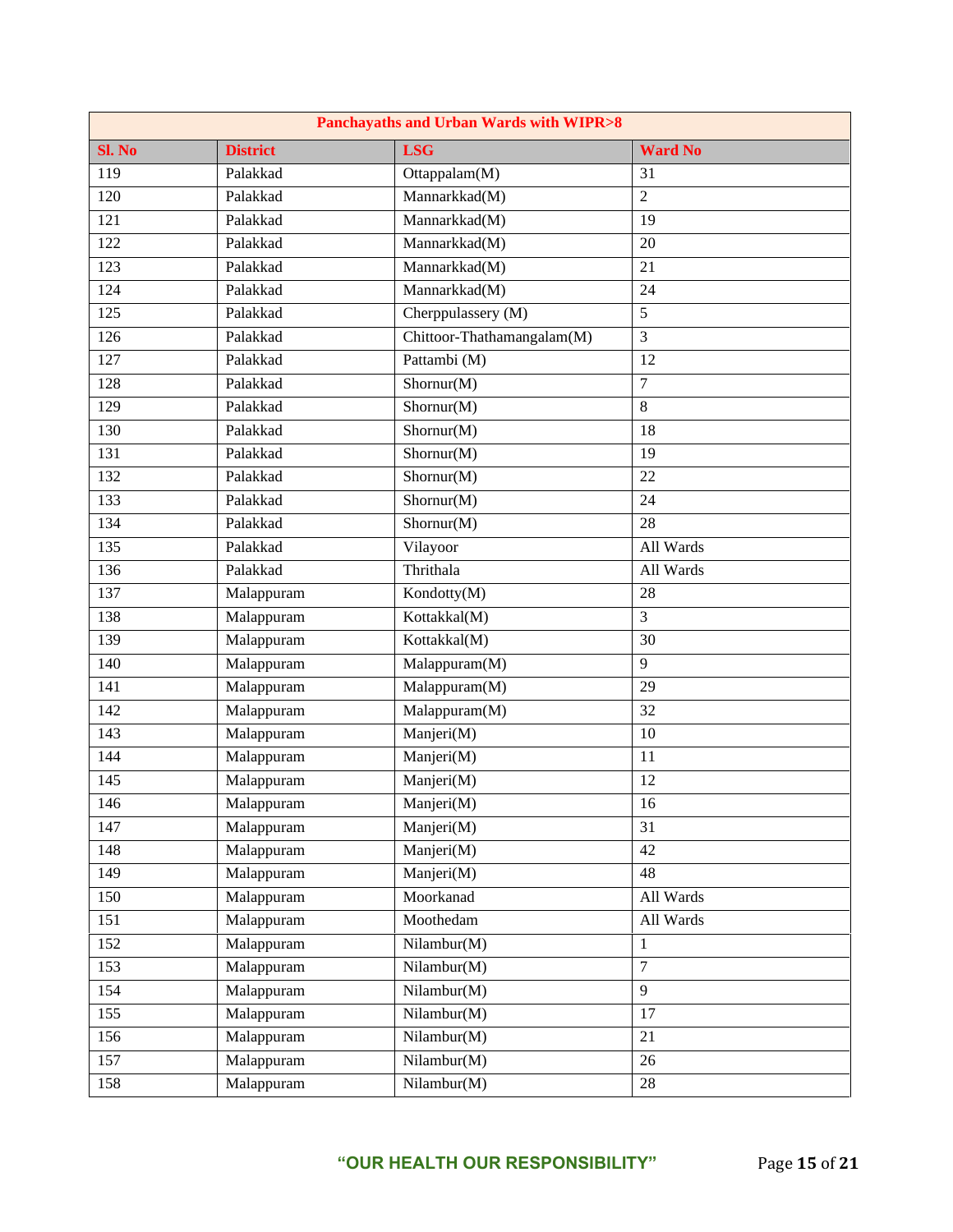| <b>Panchayaths and Urban Wards with WIPR&gt;8</b> |                 |                                             |                 |  |
|---------------------------------------------------|-----------------|---------------------------------------------|-----------------|--|
| Sl. No                                            | <b>District</b> | <b>LSG</b>                                  | <b>Ward No</b>  |  |
| 159                                               | Malappuram      | Perinthalmanna(M)                           | 6               |  |
| 160                                               | Malappuram      | Perinthalmanna(M)                           | 8               |  |
| 161                                               | Malappuram      | Perinthalmanna(M)                           | 9               |  |
| 162                                               | Malappuram      | $\overline{\mathrm{Per}}$ inthalmanna(M)    | 11              |  |
| 163                                               | Malappuram      | Perinthalmanna(M)                           | 16              |  |
| 164                                               | Malappuram      | Perinthalmanna(M)                           | 17              |  |
| 165                                               | Malappuram      | Perinthalmanna(M)                           | 19              |  |
| 166                                               | Malappuram      | $\overline{\mathrm{Per}}$ inthalmanna(M)    | 20              |  |
| 167                                               | Malappuram      | Perinthalmanna(M)                           | 22              |  |
| 168                                               | Malappuram      | Perinthalmanna(M)                           | 23              |  |
| 169                                               | Malappuram      | Perinthalmanna(M)                           | 24              |  |
| 170                                               | Malappuram      | $\overline{\mathrm{Per}}$ inthalmanna(M)    | 25              |  |
| 171                                               | Malappuram      | Perinthalmanna(M)                           | 26              |  |
| 172                                               | Malappuram      | Perinthalmanna(M)                           | 28              |  |
| 173                                               | Malappuram      | Ponnani(M)                                  | 17              |  |
| 174                                               | Malappuram      | Ponnani(M)                                  | 25              |  |
| 175                                               | Malappuram      | Ponnani(M)                                  | $\overline{33}$ |  |
| 176                                               | Malappuram      | Thirur(M)                                   | 6               |  |
| 177                                               | Malappuram      | Thirur( $M$ )                               | $\tau$          |  |
| 178                                               | Malappuram      | Thirur(M)                                   | 16              |  |
| 179                                               | Malappuram      | Thrikkalangod                               | All Wards       |  |
| 180                                               | Malappuram      | Valancherri(M)                              | 11              |  |
| 181                                               | Malappuram      | Valancherri(M)                              | $\overline{25}$ |  |
| 182                                               | Kozhikode       | Koyilandi(M)                                | 13              |  |
| 183                                               | Kozhikode       | Koyilandi(M)                                | 22              |  |
| 184                                               | Kozhikode       | Koyilandi(M)                                | 24              |  |
| 185                                               | Kozhikode       | Koyilandi(M)                                | 26              |  |
| 186                                               | Kozhikode       | $\overline{\mathrm{Koyilandi}(\mathrm{M})}$ | 35              |  |
| 187                                               | Kozhikode       | Koyilandi(M)                                | 36              |  |
| 188                                               | Kozhikode       | Koyilandi(M)                                | 38              |  |
| 189                                               | Kozhikode       | Koyilandi(M)                                | $\overline{39}$ |  |
| 190                                               | Kozhikode       | Koyilandi(M)                                | $\sqrt{5}$      |  |
| 191                                               | Kozhikode       | Mukkam(M)                                   | 11              |  |
| 192                                               | Kozhikode       | Mukkam(M)                                   | 17              |  |
| 193                                               | Kozhikode       | Mukkam(M)                                   | 18              |  |
| 194                                               | Kozhikode       | Mukkam(M)                                   | $\mathbf{1}$    |  |
| 195                                               | Kozhikode       | Mukkam(M)                                   | 20              |  |
| 196                                               | Kozhikode       | Mukkam(M)                                   | 31              |  |
| 197                                               | Kozhikode       | Mukkam(M)                                   | 32              |  |
| 198                                               | Kozhikode       | Mukkam(M)                                   | $\mathfrak{Z}$  |  |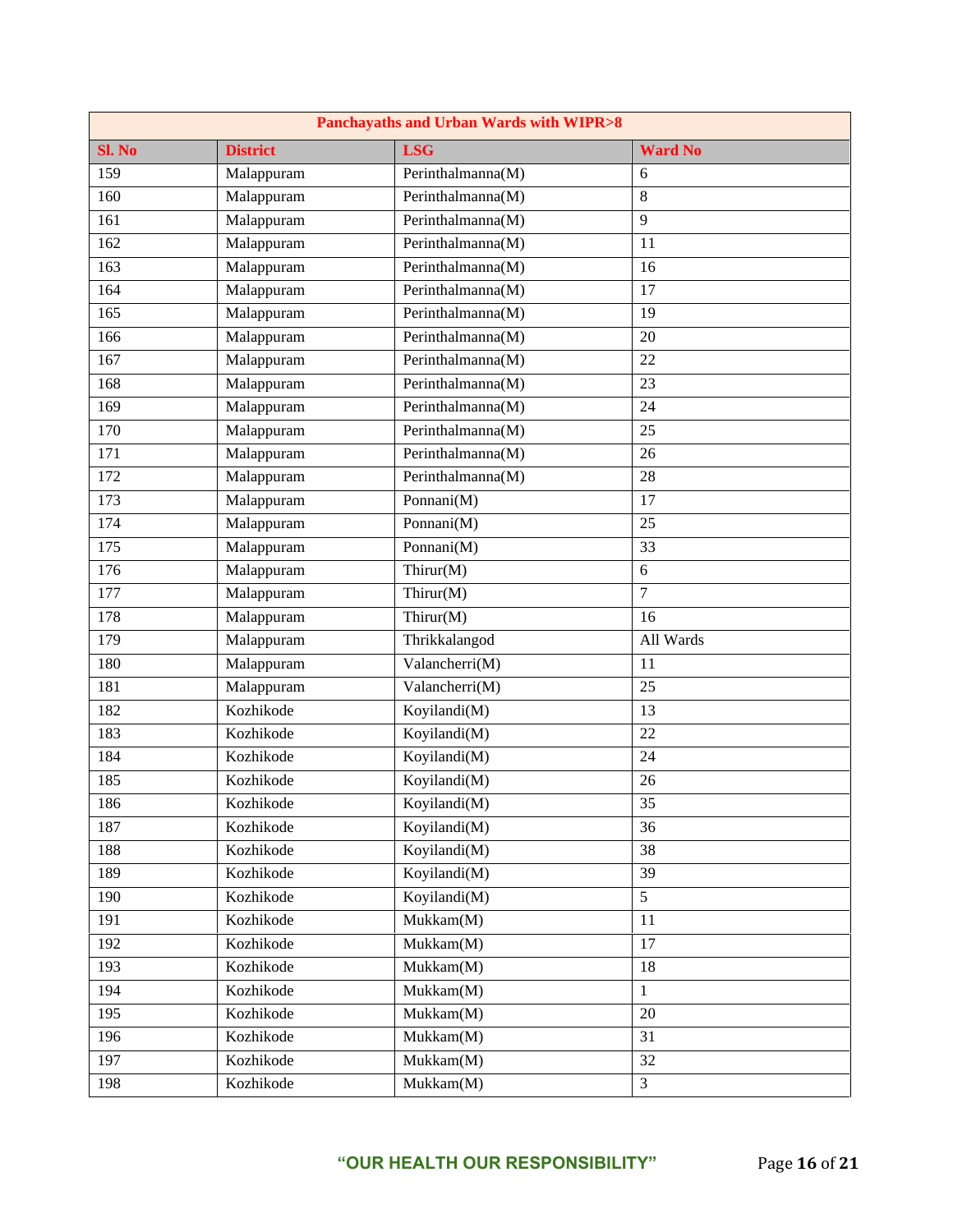| <b>Panchayaths and Urban Wards with WIPR&gt;8</b> |                 |                                  |                  |
|---------------------------------------------------|-----------------|----------------------------------|------------------|
| Sl. No                                            | <b>District</b> | <b>LSG</b>                       | <b>Ward No</b>   |
| 199                                               | Kozhikode       | Mukkam(M)                        | 7                |
| 200                                               | Kozhikode       | Vadakara(M)                      | 20               |
| 201                                               | Kozhikode       | Vadakara(M)                      | 28               |
| 202                                               | Kozhikode       | Vadakara(M)                      | 5                |
| 203                                               | Kozhikode       | Vadakara(M)                      | 6                |
| 204                                               | Kozhikode       | Vadakara(M)                      | 8                |
| 205                                               | Kozhikode       | Payyoli(M)                       | 24               |
| 206                                               | Kozhikode       | Payyoli(M)                       | 30               |
| 207                                               | Kozhikode       | Payyoli(M)                       | 31               |
| 208                                               | Kozhikode       | Payyoli(M)                       | 34               |
| 209                                               | Kozhikode       | Ramanattukara(M)                 | 13               |
| 210                                               | Kozhikode       | Ramanattukara(M)                 | 15               |
| 211                                               | Kozhikode       | Ramanattukara(M)                 | 17               |
| 212                                               | Kozhikode       | Ramanattukara(M)                 | 21               |
| $\overline{213}$                                  | Kozhikode       | Ramanattukara(M)                 | 25               |
| 214                                               | Kozhikode       | Ramanattukara(M)                 | 3                |
| $\overline{215}$                                  | Kozhikode       | Ramanattukara(M)                 | 5                |
| 216                                               | Kozhikode       | Feroke(M)                        | 11               |
| 217                                               | Kozhikode       | Feroke(M)                        | 13               |
| 218                                               | Kozhikode       | Feroke(M)                        | 14               |
| 219                                               | Kozhikode       | Feroke(M)                        | 16               |
| 220                                               | Kozhikode       | Feroke(M)                        | 17               |
| 221                                               | Kozhikode       | Feroke(M)                        | 20               |
| 222                                               | Kozhikode       | Feroke(M)                        | 24               |
| 223                                               | Kozhikode       | Feroke(M)                        | 3                |
| 224                                               | Kozhikode       | Feroke(M)                        | 5                |
| 225                                               | Kozhikode       | Koduvalli(M)                     | $\boldsymbol{7}$ |
| 226                                               | Kozhikode       | $\overline{\text{Koduvalli}}(M)$ | $\mathbf{1}$     |
| 227                                               | Kozhikode       | Koduvalli(M)                     | 10               |
| 228                                               | Kozhikode       | Koduvalli(M)                     | 11               |
| 229                                               | Kozhikode       | Koduvalli(M)                     | 22               |
| 230                                               | Kozhikode       | Koduvalli(M)                     | 23               |
| 231                                               | Kozhikode       | Koduvalli(M)                     | 29               |
| 232                                               | Kozhikode       | Koduvalli(M)                     | 31               |
| 233                                               | Kozhikode       | Koduvalli(M)                     | 33               |
| 234                                               | Kozhikode       | Koduvalli(M)                     | 34               |
| 235                                               | Kozhikode       | Kozhikkode(C)                    | $\overline{c}$   |
| 236                                               | Kozhikode       | Kozhikkode(C)                    | 3                |
| 237                                               | Kozhikode       | Koorachundu                      | All Wards        |
| 238                                               | Kozhikode       | Thurayur                         | All Wards        |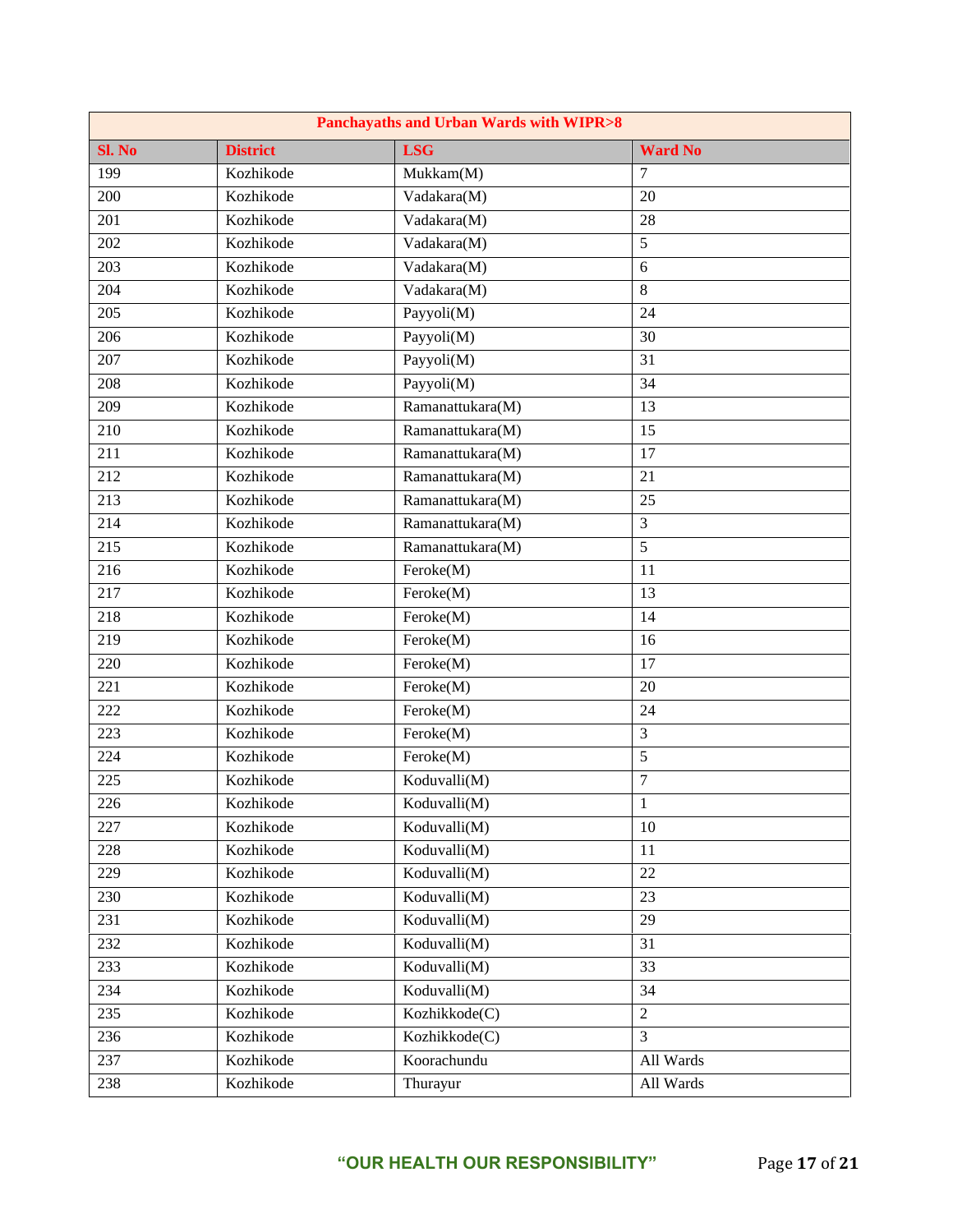| <b>Panchayaths and Urban Wards with WIPR&gt;8</b> |                 |                    |                |
|---------------------------------------------------|-----------------|--------------------|----------------|
| Sl. No                                            | <b>District</b> | <b>LSG</b>         | <b>Ward No</b> |
| 239                                               | Wayanad         | Vythiri            | All Wards      |
| 240                                               | Kannur          | Anthoor (M)        | 6              |
| 241                                               | Kannur          | Anthoor (M)        | 13             |
| 242                                               | Kannur          | Anthoor (M)        | 19             |
| 243                                               | Kannur          | Anthoor (M)        | 24             |
| 244                                               | Kannur          | Kuthuparamba (M)   | $\overline{7}$ |
| 245                                               | Kannur          | Kuthuparamba (M)   | 17             |
| 246                                               | Kannur          | Kuthuparamba (M)   | 22             |
| 247                                               | Kannur          | Payyannur (M)      | $\overline{7}$ |
| 248                                               | Kannur          | Payyannur (M)      | 9              |
| 249                                               | Kannur          | Payyannur (M)      | 27             |
| 250                                               | Kannur          | Taliparamba (M)    | 33             |
| 251                                               | Kannur          | Sreekandapuram (M) | 5              |
| 252                                               | Kasaragod       | Kasaragod(M)       | 6              |
| 253                                               | Kasaragod       | Kanjangad(M)       | 9              |
| 254                                               | Kasaragod       | Nileswaram(M)      | $\overline{7}$ |
| As per Go (Rt)No.575 /2021/DMD dated 10.08.2021   |                 |                    |                |

## *DISTRICT WISE ABSTRACT*

| Sl. No         | <b>Name of District</b> | WIPR $(>8)$           |                        |
|----------------|-------------------------|-----------------------|------------------------|
|                |                         | <b>Number of LSGs</b> | <b>Number of wards</b> |
|                | Thiruvananthapuram      |                       |                        |
| $\overline{2}$ | Kollam                  |                       | $\overline{2}$         |
| 3              | Pathanamthitta          | $\overline{2}$        | $\overline{2}$         |
| $\overline{4}$ | Alappuzha               | 4                     | 12                     |
| 5              | Kottayam                | 6                     | 29                     |
| 6              | Idukki                  | 3                     | 27                     |
| 7              | Ernakulam               | 11                    | 50                     |
| 8              | Thrissur                | 7                     | 32                     |
| 9              | Palakkad                | 8                     | 48                     |
| 10             | Malappuram              | 12                    | 99                     |
| 11             | Kozhikode               | 10                    | 83                     |
| 12             | Wayanad                 |                       | 14                     |
| 13             | Kannur                  | 5                     | 12                     |
| 14             | Kasaragod               | 3                     | 3                      |
|                | <b>Grand Total</b>      | 74                    | 414                    |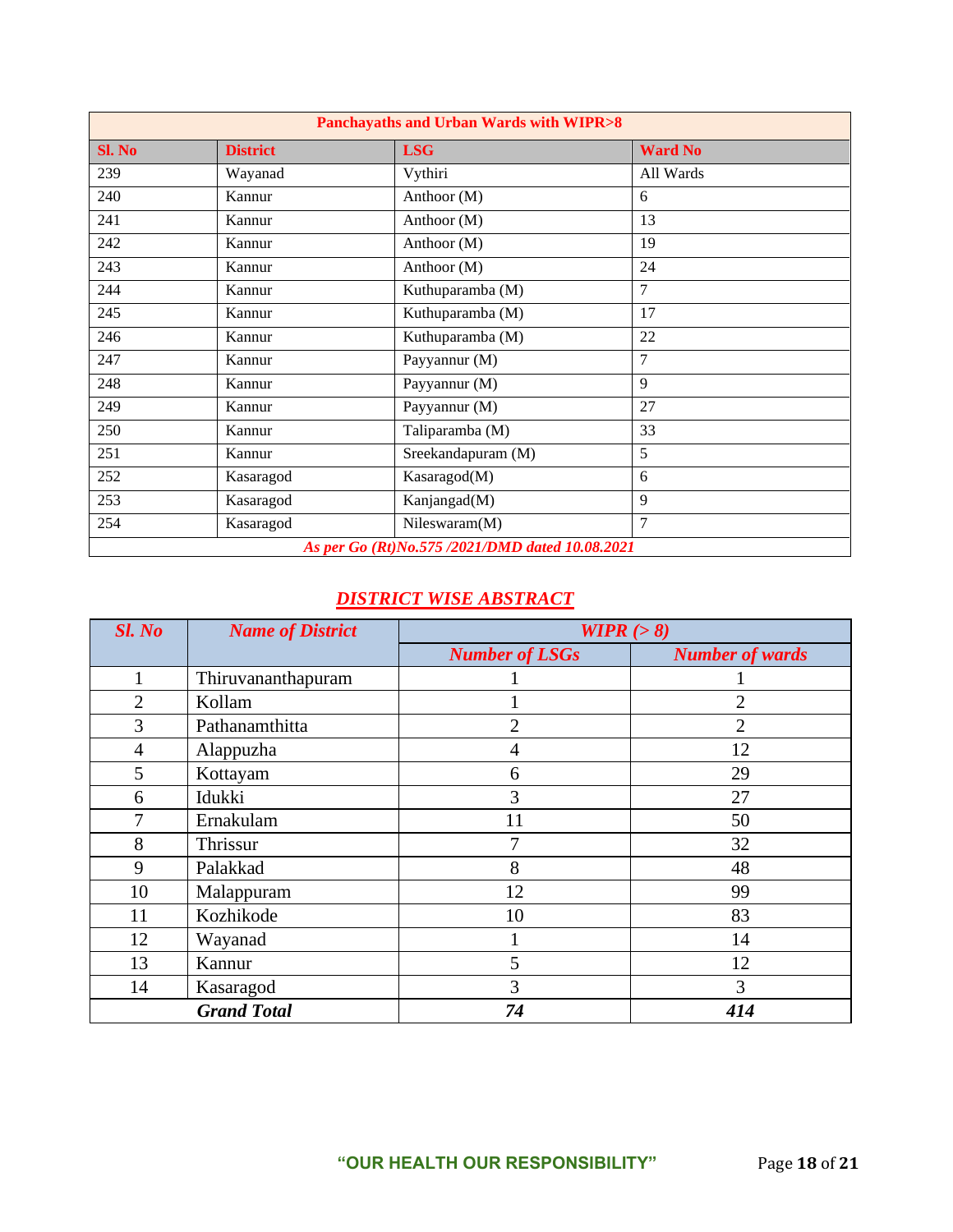| <b>References</b>                                            |
|--------------------------------------------------------------|
| 1. Thiruvanathapuram: DDMA/01/2020/COVID/H2 dated 18.08.2021 |
| 2.Kollam: DCKLM/1827/2020-DM2(1) dated 18.08.2021            |
| 3. Pathanamthitta: DCPTA/1185/2020/DM5 dated 18.08.2021      |
| 4. Kottayam: DM1-2717/2020 dated 18.08.2021                  |
| 5.Alappuzha: DMC3-392/2021 dated 18.08.2021                  |
| 6.Idukki: DCIDK/2584/2021-DM1 dated 18.08.2021               |
| 7. Ernakulam: 3804/2020/D2 dated 18.08.2021                  |
| 8. Thirissur: DCTSR/H4/14476/2019 dated 18.08.2021           |
| 9. Palakkad: DCPKD/1858/2020-J5 dated 18.08.2021             |
| 10. Malappuram: DCMPM/1734/2020-DM1 dated 18.08.2021         |
| 11. Kozhikkode: DCKKD/4545/2021/F4 dated 18.08.2021          |
| 12. Wayanad: DCWYD/2671/2021/DM5 dated 18.08.2021            |
| 13. Kannur: DCKNR/4288/2020/DM1 dated 18.08.2021             |
| 14. Kasaragod: DCKSGD/1331/2020-K1 dated 18.08.2021          |

# **Annexure-2: District Covid 19 Control Room Numbers Oxygen War Room Numbers**

| <b>District</b>    | <b>Covid 19 Control Room Numbers</b>   | <b>Oxygen War Room Numbers</b> |
|--------------------|----------------------------------------|--------------------------------|
| Thiruvananthapuram | 9188610100, 1077, 0471 277 9000        | 7592939426, 7592949448         |
| Kollam             | 0474 2797609, 2794006, 8589015556      | 75920 03857                    |
| Alappuzha          | 0477 2239999, 2238642, 2238651         | 7594041555                     |
| Pathanamthitta     | 0468 2222515, 0468 2228220             | 1077, 8547715558               |
| <b>Idukki</b>      | 18004255640, 0486 2232220, 2233118     | 18004255640, 04862233118       |
| Kottayam           | 9188610014, 9188610016, 0481 2304800,  | 0481 256 7390                  |
|                    | 0481 2583200, 0481 2566100, 0481       |                                |
|                    | 2566700, 0481 2561300                  |                                |
| Ernakulam          | 0484 2368702, 0484 2368802, 0484       | 75940 46167                    |
|                    | 2368902                                |                                |
|                    | Guest Control Room 9072303275,         |                                |
|                    | 9072303276                             |                                |
|                    | WhatsApp Number 9400021077             |                                |
| Thrissur           | 9400066921, 9400066922, 9400066923     | 9400063430, 7034099935         |
| Palakkad           | 0491 251 0580, 04912510583             | 0491251 0577, 8848902376       |
|                    | 0491 251 0575, 0491 251 0576, 251 0574 |                                |
| Malappuram         | 0483 2737858, 0483 2737857,0483        | 0483 2952950                   |
|                    | 2733251, 0483 2733252, 2733253         |                                |
| Calicut            | 0495 2371471, 0495 2376063             | 75940-01419, 7594001485        |
|                    | Collectorate 0495 2371002              |                                |
| Kannur             | 0497 2700194, 2713437, 9400066062,     | 8281899687                     |
|                    | 9400066616                             |                                |
| Wayanad            | 04936 202343, 04936 202375             | 9526831678                     |
| Kasaragod          | 9946000493, 9946000293                 | 9645002811                     |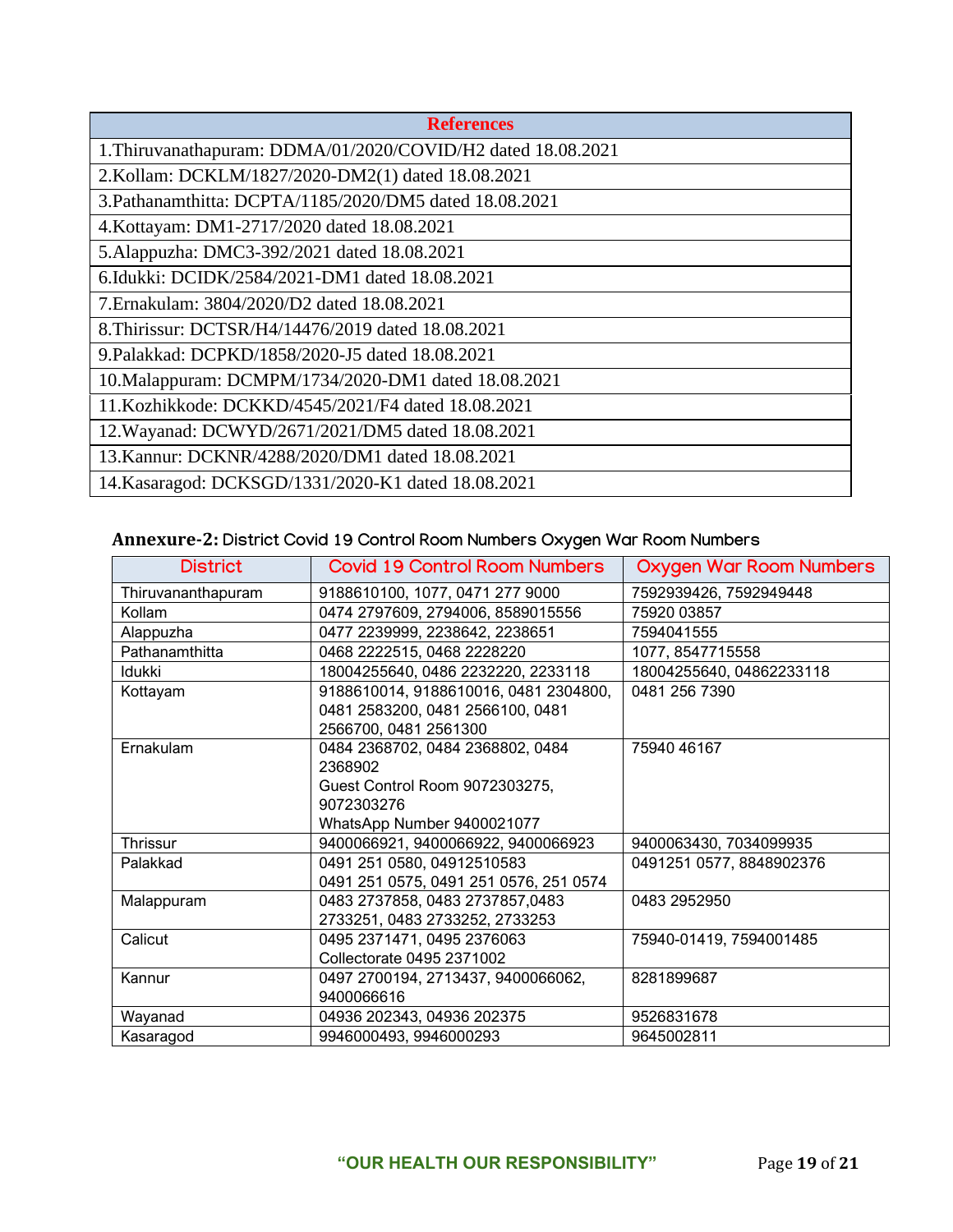| Dashboard                                  | https://dashboard.kerala.gov.in/                                             |
|--------------------------------------------|------------------------------------------------------------------------------|
| Daily Bulletin                             | http://dhs.kerala.gov.in/டையு விடி-வைத்தவு மீ%E2%80%8D/                      |
| <b>Guidelines and Advisories</b>           | http://dhs.kerala.gov.in/201000-<br>നിര്%E2%80%8D <b>ദേശ</b> ങ്ങള്%E2%80%8D/ |
| Awareness materials                        | https://www.dropbox.com/sh/l2h2n9hu737lea3/AAD43CHbedUZa<br>8PUY9v3m0Wa?dl=0 |
| Posters                                    | http://dhs.kerala.gov.in/photo-gallery/                                      |
| COVID-19 Jagratha                          | https://covid19jagratha.kerala.nic.in/                                       |
| E Sanjeevani                               | https://esanjeevaniopd.in                                                    |
| <b>NHM Kerala</b>                          | https://arogyakeralam.gov.in/                                                |
| Directorate of Health Services             | https://dhs.kerala.gov.in/                                                   |
| Directorate of Medical Education           | http://www.dme.kerala.gov.in/                                                |
| Department of Health and Family<br>Welfare | https://health.kerala.gov.in/                                                |
| Training and IEC videos                    | https://www.youtube.com/c/keralahealthonlinetraining                         |

# **Annexure-3: Table of links to documents, guidelines, and websites**

# **Annexure-4: District Psychosocial support Helpline numbers**

| <b>District</b>           | <b>COVID help line numbers</b> |
|---------------------------|--------------------------------|
| <b>Thiruvananthapuram</b> | 9846854844                     |
| Kollam                    | 0474 2740166, 8281086130       |
| Pathanamthitta            | 8281113911                     |
| Alappuzha                 | 4792344474                     |